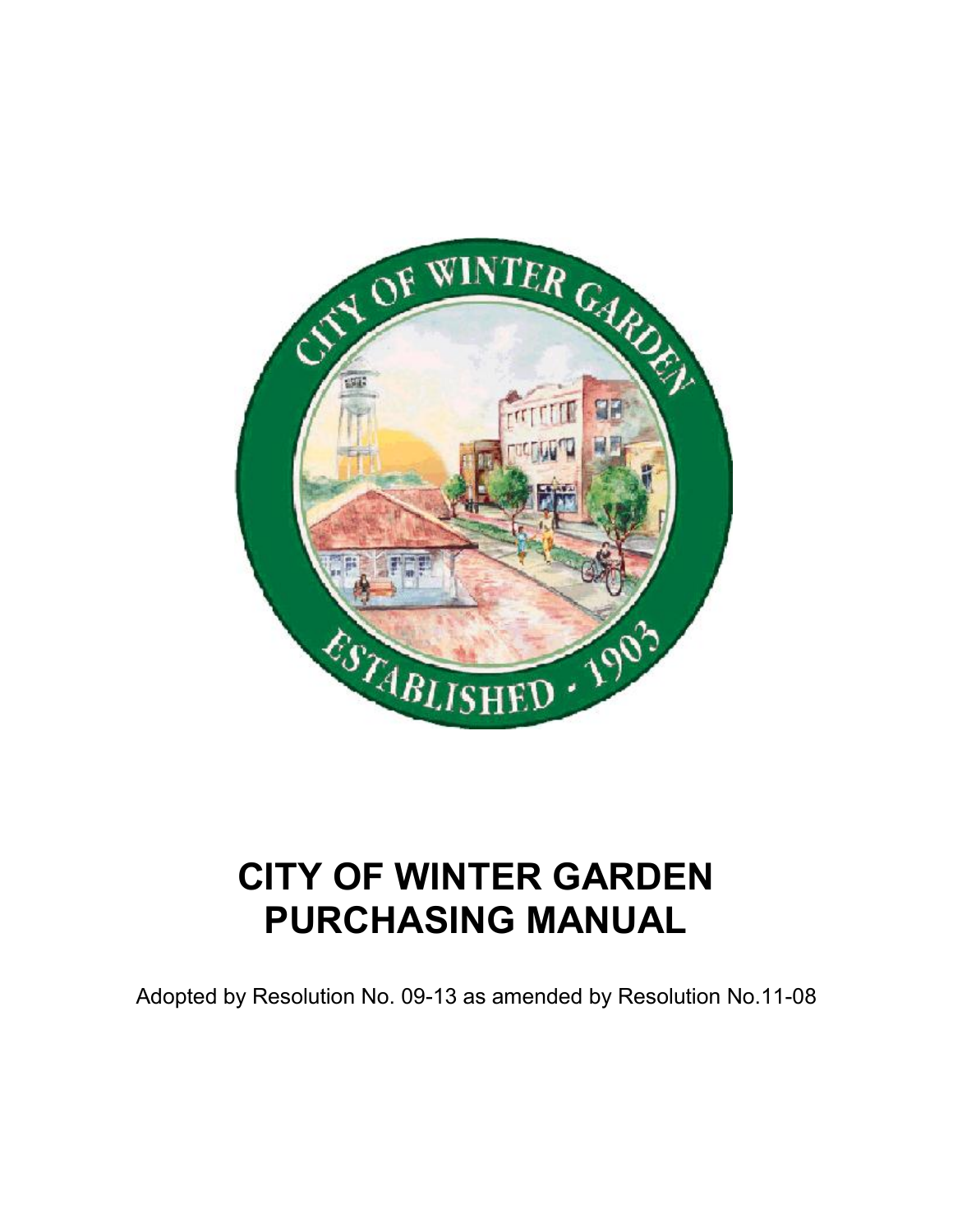## Table of Contents

|                                                                       | Page |
|-----------------------------------------------------------------------|------|
| L.<br>Introduction                                                    | 2    |
| II. Definitions                                                       | 3    |
| III. Procedures                                                       | 5    |
| A. General Policies                                                   | 5    |
| <b>B. Small Purchases</b>                                             | 6    |
| C. Large Purchases                                                    | 6    |
| Insurance, Bonds, and Deposits                                        | 6    |
| <b>Goods and Contractual Services</b>                                 | 7    |
| <b>Professional Services</b>                                          | 8    |
| Construction                                                          | 11   |
| <b>Public Utilities</b>                                               | 12   |
| <b>Design-Build Contracts</b>                                         | 13   |
| <b>Push-Button Contracts</b>                                          | 14   |
| <b>General Bid and Proposal Procedures</b>                            | 15   |
| D. Emergency Purchases                                                | 19   |
| E. Disposition of Consumable Goods and<br><b>Non-Consumable Goods</b> | 19   |
| F. Bid Protest Procedures                                             | 20   |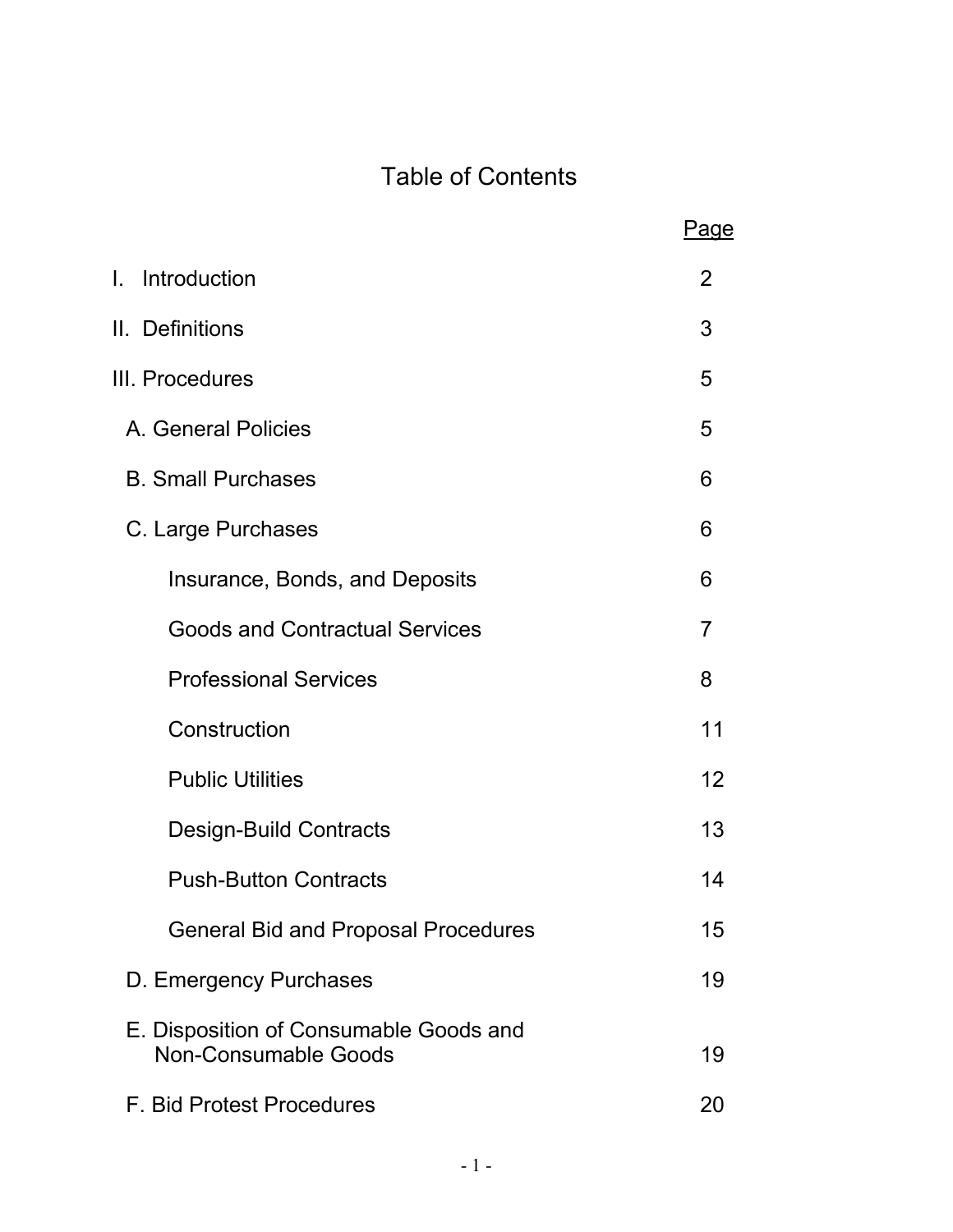### G. Appendix – Applicable Statutes 24

#### City of Winter Garden Purchasing Manual

#### I. Introduction

#### A. Purpose:

The purpose of this manual is to assist all departments in understanding and executing the City's policies and procedures to be employed in the City's purchase of goods and services, including but not limited to construction services and materials.

These policies and procedures are intended to accomplish the following:

- 1. To avoid and mitigate legal liability arising from the use of inappropriate purchasing methods or procedures.
- 2. To provide for the fair treatment of all eligible persons and business entities interested in providing goods and services, including but not limited to construction services and materials, to the City.
- 3. To assure that City funds are spent toward goods and services, including but not limited to construction services and materials, in the most effective and efficient manner possible under the circumstances.

#### B. Scope:

The policies and procedures provided in this manual shall apply, unless otherwise required by general law, to all instances in which the City seeks to procure goods and services.

#### C. Objective:

To ensure that the City's purchasing needs are met while adhering to both the Florida Statutes regarding public procurement and the City's purchasing policies and procedures; and to assure that all purchasing decisions will best serve the interests of the City.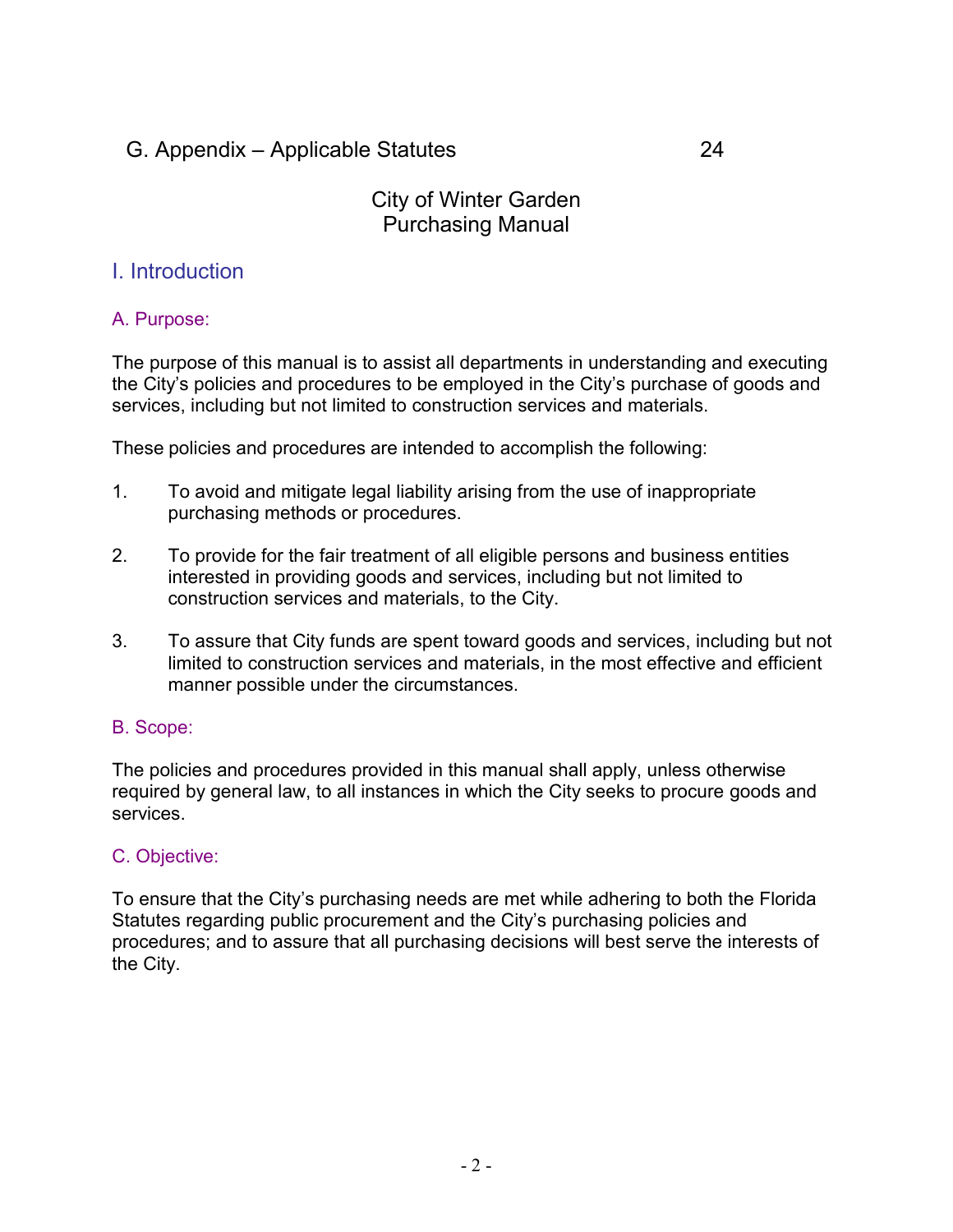#### II. Definitions

**City Manager** – shall mean the City Manager or his/her designee.

**Competitive Sealed Bidding** – method for acquiring goods, services, and construction for public use in which the City invites and receives two or more bids and awards the sale or project to the lowest responsive and responsible bidder.

**Competitive Sealed Proposals** - method for acquiring goods, services, and construction for public use in which the City invites and receives two or more proposals and awards the sale or project based on several specified factors in addition to price.

**Competitively Awarded** – contracts awarded based on the submission of sealed bids or proposals submitted in response to a request for proposals, or proposals submitted in response to a request for qualifications.

**Continuing Contract** – a contract for "professional services," as such term is defined in § 287.055, Fla. Stat., which is entered into in accordance with all the procedures of the Consultants' Competitive Negotiation Act between the City and a firm, whereby such firm provides professional services to the agency for projects in which the estimated construction cost of each individual project under the contract does not exceed \$2 million, for study activity if the fee for professional services for each individual study under the contract does not exceed \$200,000, or for work of a specified nature as outlined in the contract required by the City, with the contract being for a fixed term or with no time limitation except that the contract must provide a termination clause. Firms providing professional services under continuing contracts shall not be required to bid against one another. $1$ 

**Design-Build Contract** – a single contract with a design-build firm for the design and construction of a public construction project.

**Invitation For Bid** – a formal request to prospective vendors soliciting price quotes or bids; contains the specifications or scope of work and all contractual terms and conditions.

**Procurement Officer** – the individual/committee responsible for the solicitation, evaluation, selection, and negotiation of bids, responses, and proposals, unless otherwise noted in this manual or otherwise required by applicable law. Unless the City Manager instructs otherwise, the head of the department responsible for a particular project shall serve as the procurement officer for the duration of such project and may delegate his/her authority as the procurement officer for such project to his/her designees, bureau(s), agency(s) or other official(s) as the circumstances require. If seeking procurement of professional services, property or other contractual services

<sup>&</sup>lt;sup>1</sup> Because the threshold figures are subject to change on an annual basis, the Florida Statutes should always be consulted to ensure that threshold amounts are current. If a project does exceed one of the threshold costs, then such project must be bid competitively in accordance with the Consultants' Competitive Negotiation Act.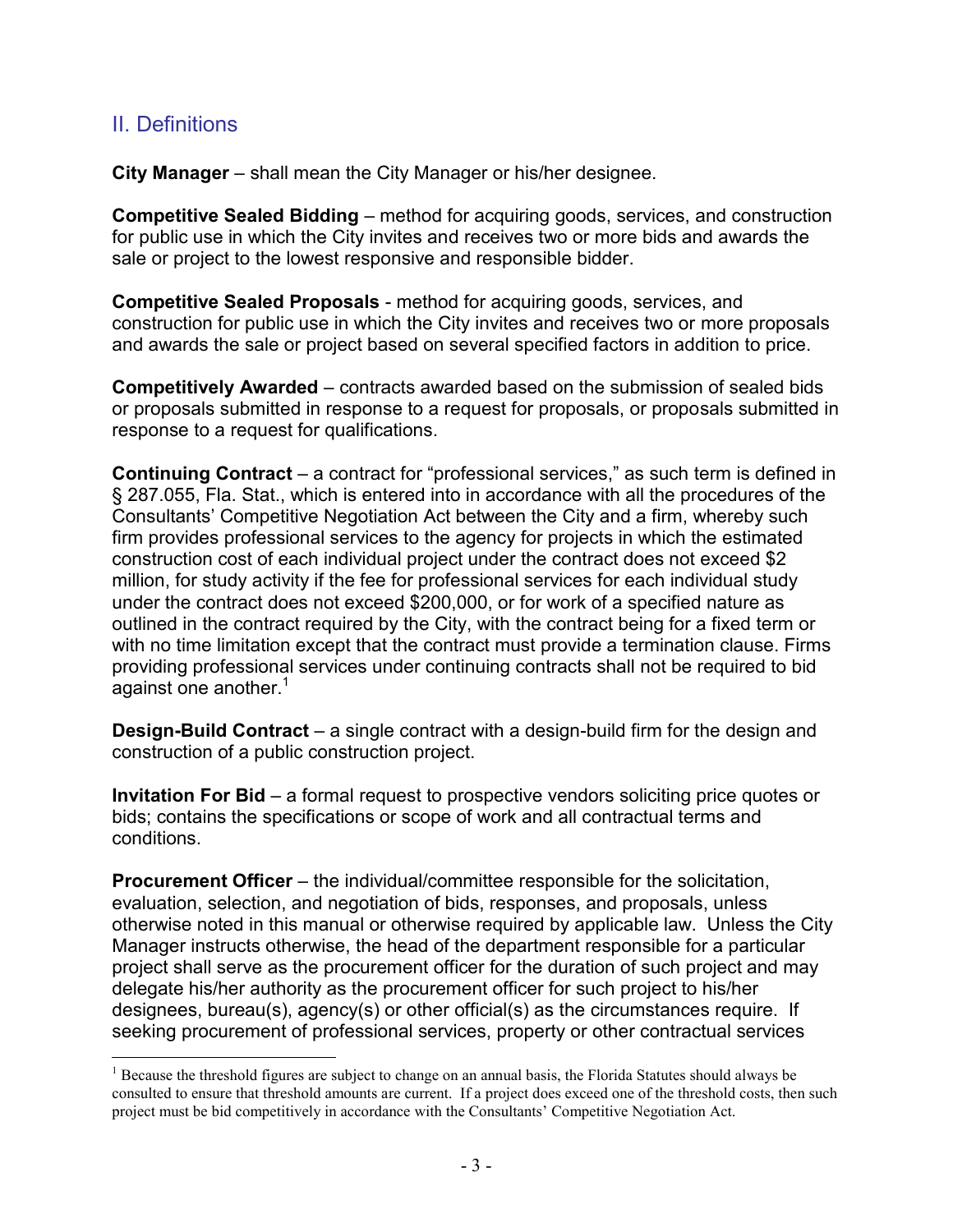valued in excess of \$50,000.00 that are not otherwise exempt from competitive selection requirements, the City Manager shall appoint a procurement committee consisting of three or a greater odd number of individuals to oversee the solicitation, evaluation, selection, and negotiation of bids, responses, and proposals. If such a committee is appointed, the committee shall serve in lieu of the procurement officer, carry out all duties as required of a procurement officer, decide matters based upon affirmative vote of a majority of its members, and shall be dismissed and disbanded upon successful completion of the procurement process.

**Project Manager** – The department head of the department from which the project originates, the City Engineer, or any other person designated by the City Manager. A project manager's duties may, if required, include acting as the procurement officer for such project.

**Request For Proposal ("RFP")** – All documents utilized for soliciting competitive proposals.

**Responsible Bidder** – A bidder who has the capability to perform fully the contract requirements, and the experience, integrity, perseverance, reliability, capacity, facilities, equipment and credit which will assure good faith performance.

**Responsive Bidder** – a vendor who has submitted a bid that conforms to the requirements stated in the invitation for bid.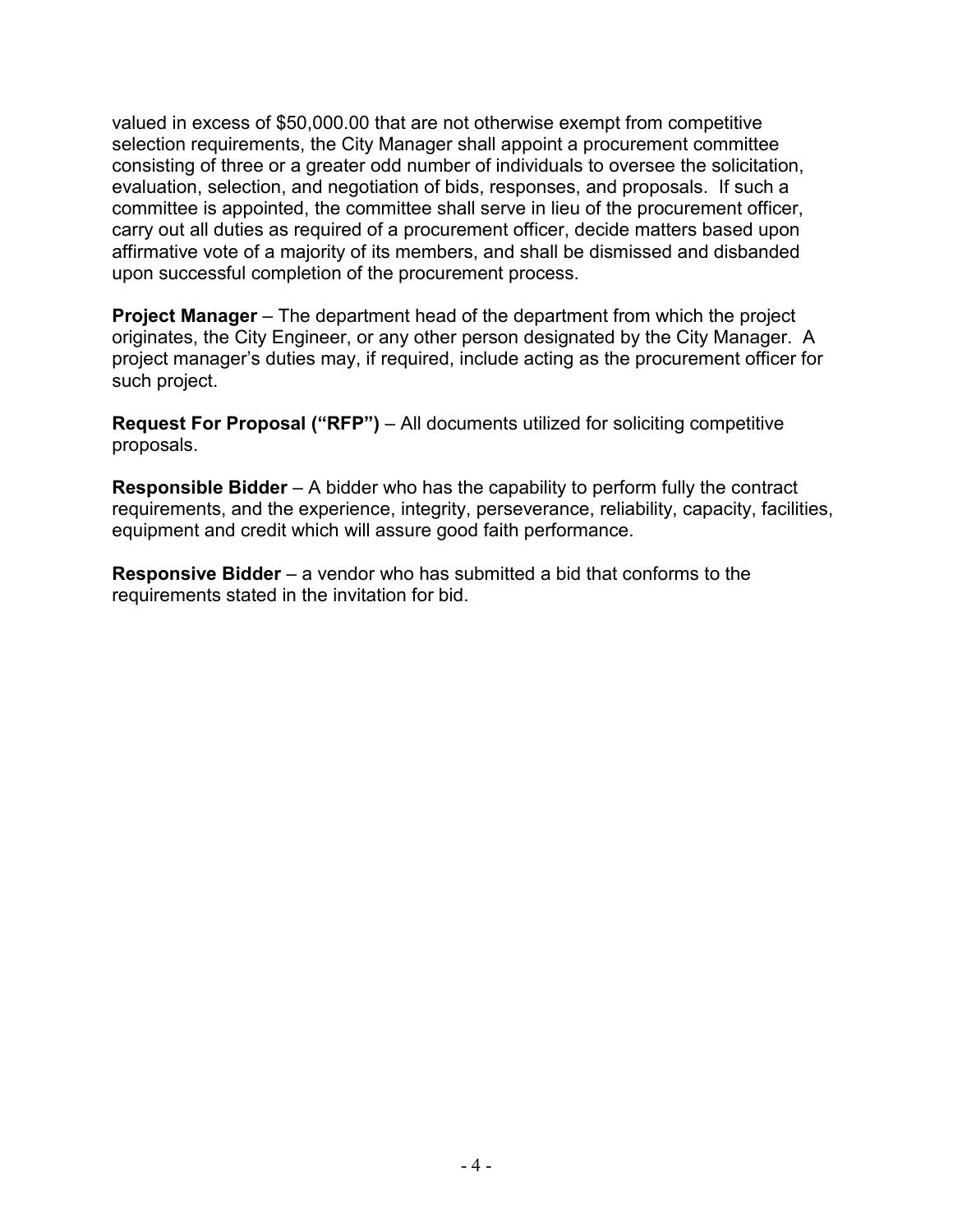#### III. Procedures

#### A. General Policies

- 1. All purchases must be within the limits of the current budget or covered by an addendum to the budget.
- 2. All purchases, whenever permissible, are to be tax-exempt.
- 3. The use of purchase orders is encouraged.
- 4. Federal laws and statutes take precedence when purchases are made with federal funds.
- 5. Whenever a State or other Governmental Entity has a pre-existing contract, which is already in effect concerning the goods, services, or construction the City wishes to acquire, the City should, where appropriate, consider piggybacking onto such contract where such contract has been approved pursuant to a competitive selection process that is substantially equivalent to that of the City, provided that the terms, including the scope, of such contract remain substantially the same as adopted by the City.<sup>2</sup> No such contract shall be required to be subjected to the competitive solicitation requirements contained in this manual unless otherwise required by general law.
- 6. To the extent not prohibited by general law, a contract may be awarded for goods or services on the basis of informal quotes and a review of the quality or suitability of such goods or services when the City Manager has conducted a reasonable inquiry into the available goods and/or services and determines in writing that there are only four (4) or less sources for the required goods and/or services.
- 7. Gifts from vendors, with the exception of items of minimal value such as advertising novelties, shall not be accepted. An employee shall not negotiate or participate in the selection process concerning any City transaction from which such employee may personally profit.
- 8. The policies and procedures in this manual do not preempt the procedures outlined in the City's Purchasing Card Policy Manual, nor do they preempt the policies and procedures outlined in the City's Accounting Manual.
- 9. Pursuant to § 287.087, Fla. Stat., whenever two or more bids, proposals, or replies that are equal with respect to price, quality and service are received for the procurement of commodities or contractual services, a bid, proposal, or reply received from a business that certifies that it has implemented a drug-free workplace program shall be given preference in the award process.
- 10. In the event of a conflict between these enumerated procedures and those statutory bidding requirements expressly applicable to municipalities, such statutory bidding requirements shall control to the extent that such conflict exists.

 $2^{2}$  See Accela, Inc. v. Sarasota County, 993 So. 2d 1035, 1043-44 (Fla. 2d DCA 2008).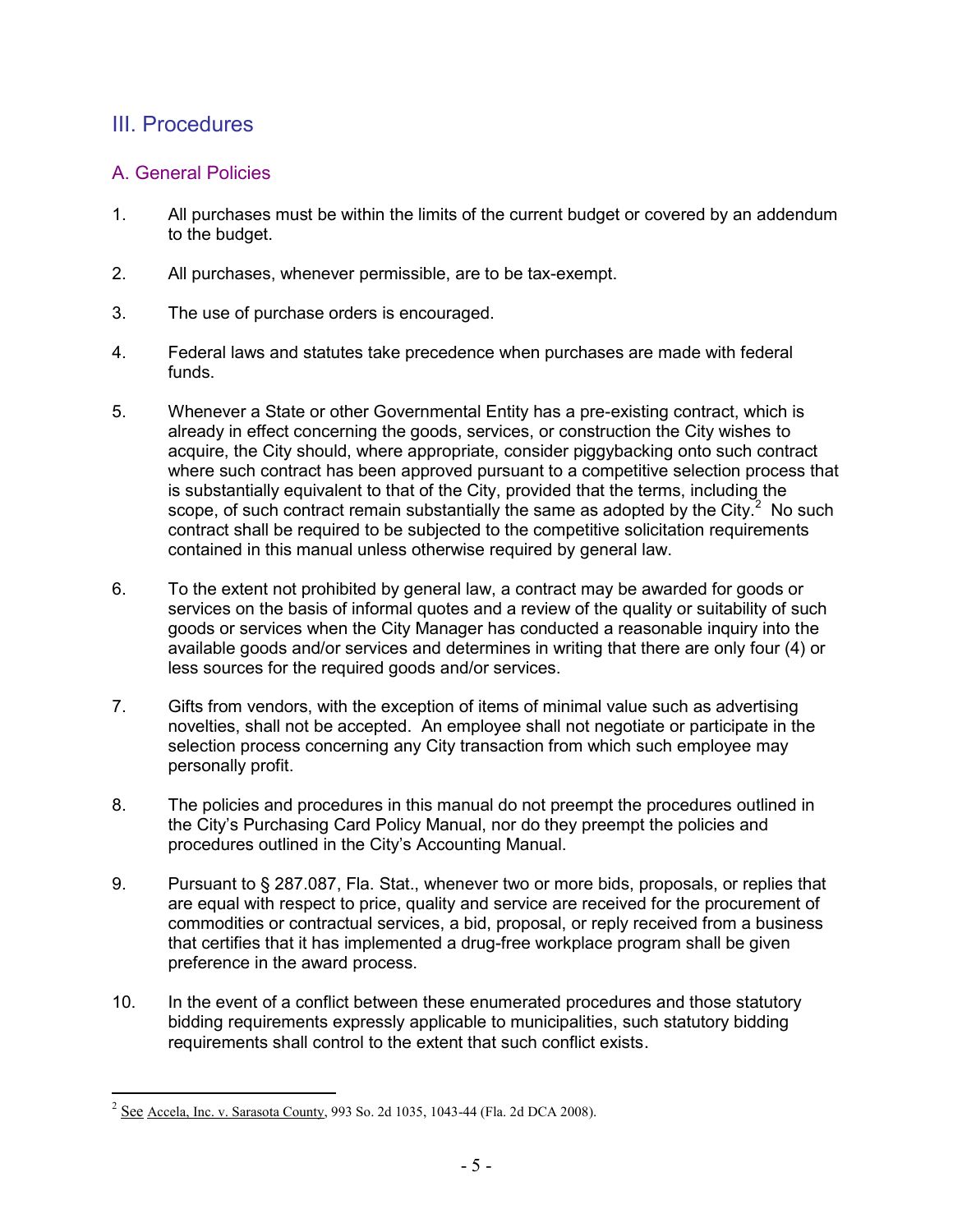- 11. To the extent not prohibited by general law, the City Commission may, by majority vote, waive the formal procurement procedures contained in this purchasing manual for the procurement of a particular good, material, equipment or service if the City Commission deems such waiver to be in the best interest of the City.
- B. Small Purchases (Purchases under \$25,000)
- 1. Purchases of \$0.00 to \$2,500

Goods, services and construction in this category may be purchased outright (no competitive pricing required); however, purchasing personnel shall make a good faith attempt to obtain quality products from a reputable vendor at a reasonable price.

#### 2. Purchases exceeding \$2,500 but not more than \$10,000

At a minimum, three (3) informal comparative quotes shall be obtained via telephone, catalog, and/or the Internet. Purchasing personnel must maintain a log of all such quotes received for each such purchase.

#### 3. Purchases exceeding \$10,000 but not more than \$25,000

A minimum of three (3) quotes shall be obtained from three different sources either in writing, by facsimile or electronically.

#### C. Large Purchases (Purchases \$25,000 and over)

- 1. Commission Approval: All purchases in excess of \$50,000 must receive final approval from the City Commission.
- 2. Insurance and Bonds (Guaranty):
	- a. All businesses or individuals performing any contractual service for the City shall furnish adequate insurance coverage. The project manager shall be responsible for determining the need, types and limits of insurance coverage and ensure delivery of documentation of insurance coverage.
	- b. Any business or individual entering into a construction contract with the City where costs are estimated to exceed \$200,000 shall be required to provide Performance and Payment Bonds equal to 100% of the contract price. For construction under \$200,000, whether performance and payment bonds are to be furnished shall be at the discretion of the project manager. If a Performance and/or Payment Bond is required, such shall be specified in the Request for Proposal, Request for Qualifications, Request for Competitive Negotiation, or Invitation for Bid, whichever is applicable.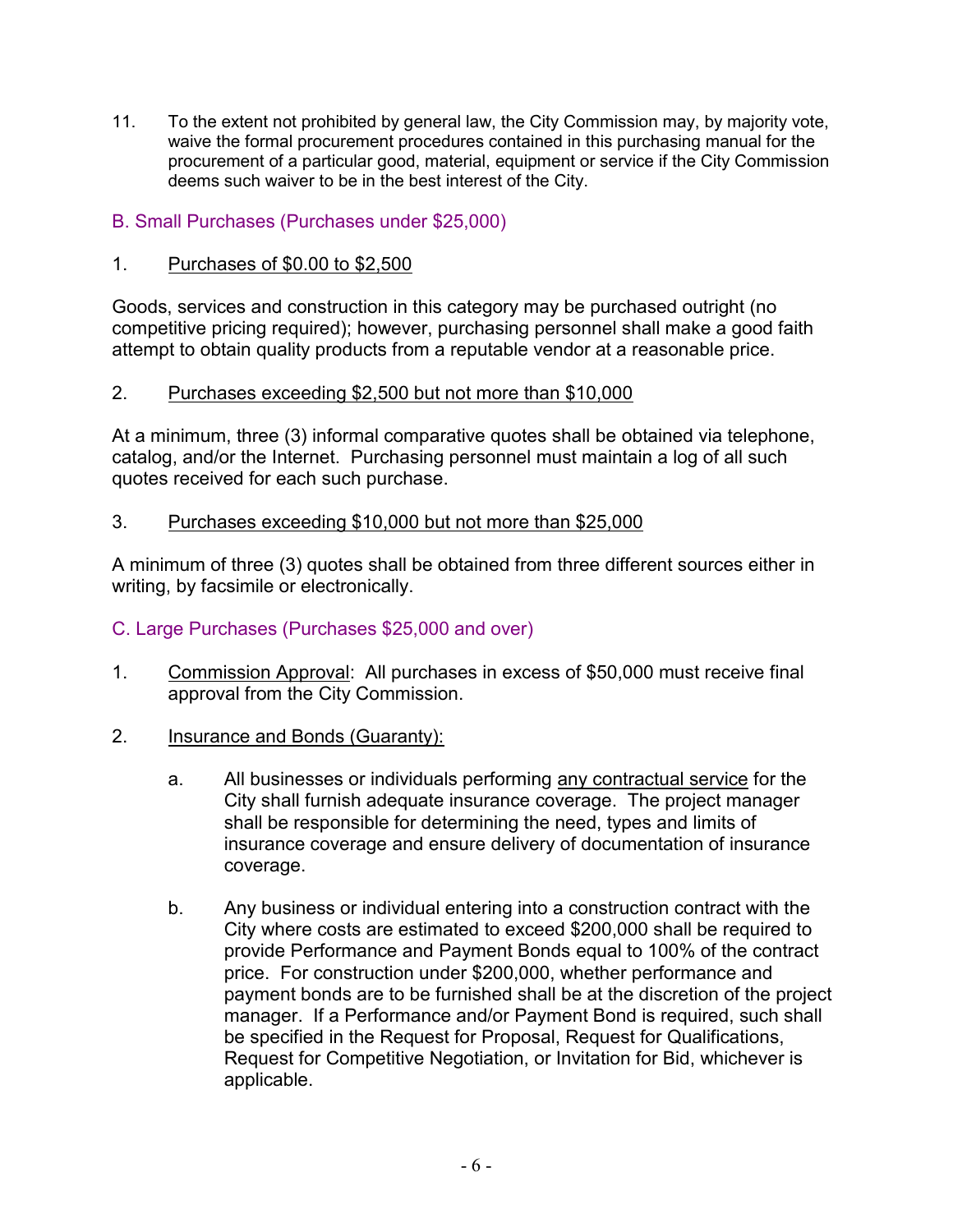c. Any business or individual entering into a construction contract with the City in which costs are estimated to exceed \$500,000 shall be required to furnish a Bid Bond or Bid Guaranty in the amount of 5% of the bid price. For construction under \$500,000, the project manager shall decide if a bid bond/guaranty is to be provided. If a Bid Bond or Bid Guaranty is required, such shall be specified in the Request for Proposal, Request for Qualifications, Request for Competitive Negotiation, or Invitation for Bid, whichever is applicable.

#### 3. Goods and Contractual Services

- a. Purchases of goods and contractual services estimated to cost \$25,000.00 or more shall be awarded by competitive sealed bidding. An Invitation For Bids (IFB) shall be issued concurrently to all vendors to include a detailed description of the goods or services required; the time and date for the receipt of bids and of the public opening; and **all contractual terms and conditions relevant to the purchase**. If renewal of the contract is a possibility, such must be indicated in the IFB. No bid shall be evaluated on any criteria not otherwise specified in the IFB. Evaluation of bids shall include consideration of the total cost for each year as submitted by the vendor. Award shall be made to the lowest responsible and responsive bidder.
- b. If the project manager has determined in writing that an IFB is impractical, the City may issue a request for Competitive Sealed Proposals in lieu of an Invitation for Bids. Such Request for Proposal (RFP) shall be issued simultaneously to all vendors and shall include a detailed description of the goods or services sought; the time and date for the receipt of proposals and of the public opening; and all contractual terms and conditions applicable to the procurement, including the criteria, which must include but need not be limited to price, to be used in determining acceptability of the proposal. A proposal shall not be evaluated on any criteria not otherwise included in the RFP. Award shall be made to the responsible vendor whose proposal is determined to be the most advantageous to the City.

The following items shall not be subject to competitive solicitation unless otherwise required by law:

- i. Academic program reviews
- ii. Artistic services
- iii. Auditing services
- iv. Health services involving examination, diagnosis, treatment, prevention, medical consultation, or administration
- v. Lectures by individuals
- vi. Medicaid services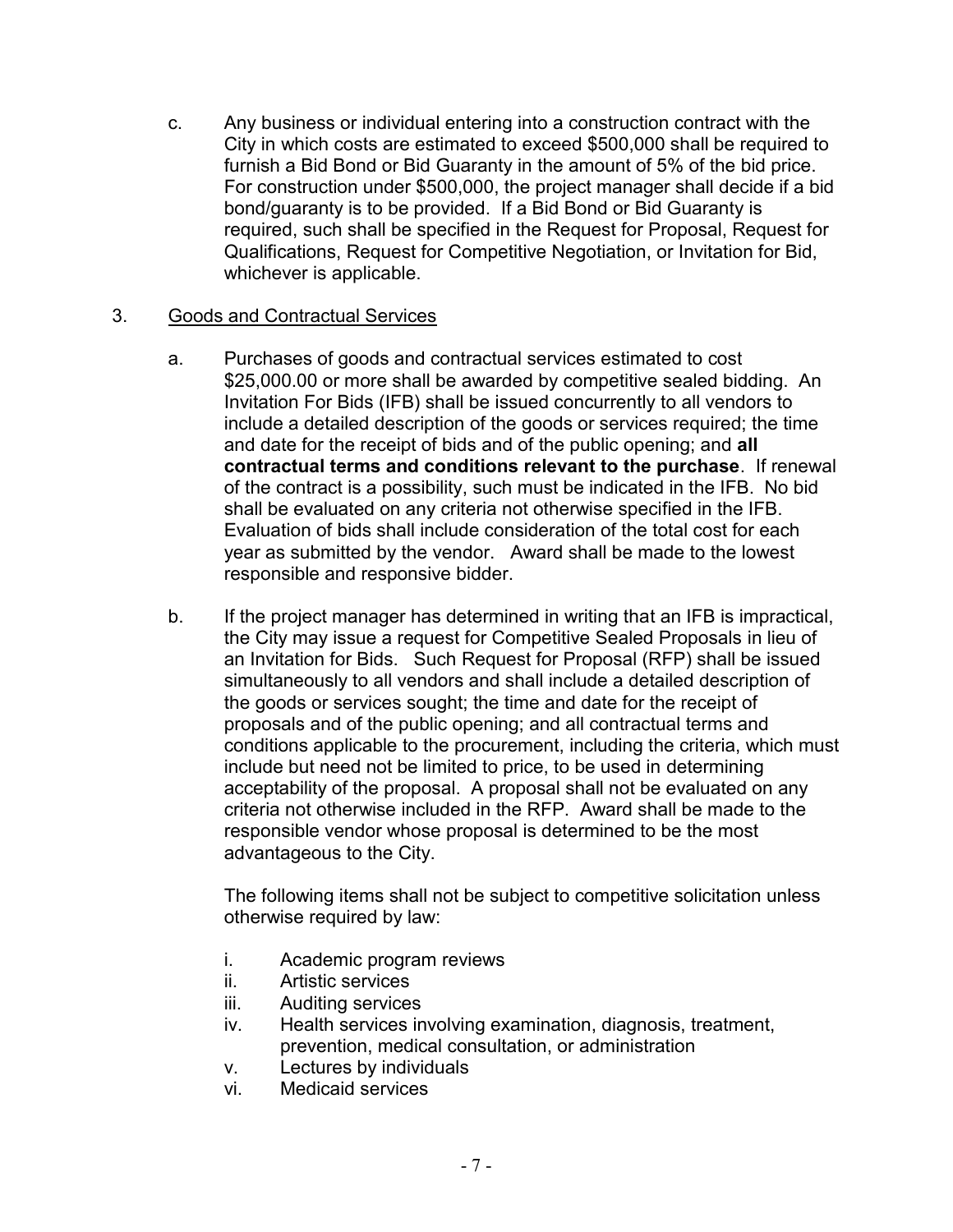- vii. Services or commodities provided by governmental agencies
- viii. Legal services, including attorney, paralegal, expert witness, appraisal, or mediator services
- ix. Proprietary computer software
- c. In the event of an emergency, goods and services may be procured in accordance with those procedures established in Section D, of this manual unless otherwise prohibited by general law.

#### 4. Procurement of Professional Services

For the purposes of this section, "professional services" means those services within the scope of the practice of architecture, professional engineering, landscape architecture, or registered surveying and mapping, as defined in the Florida Statutes, or those services performed by any architect, or registered surveyor and mapper in connection with his or her professional employment or practice. General law obligates the City to follow those specific procedures contained in § 287.055, Fla. Stat., concerning the procurement of professional services as defined therein. The policies contained herein are a mere summarization of the rules contained in Section 287.055, Fla. Stat., and City personnel are instructed to refer to such provision for additional detail.

#### a. PUBLIC ANNOUNCEMENT

- i. A public announcement must be made for each occasion when professional services are sought for a planning or study activity where fees are estimated to exceed \$25,000 or during a construction project with estimated costs exceed \$250,000. The public announcement must include a description of the project and must indicate how interested consultants may apply for consideration.
- ii. The City shall encourage firms engaging in the lawful practice of their professions and who desire to provide such services to the City to annually submit statements of qualifications and performance data for review.
- iii. Any firm or individual desiring to provide professional services to the City must first be certified by the City as qualified to provide such services. The City must find that the firm or individual to be employed by the City is fully qualified to render the required service. Among the factors to be considered in making such determination are the capabilities, adequacy of personnel, past record, and experience of such firm or individual.
- iv. The City is required to evaluate professional services, including capabilities, adequacy of personnel, past record, experience,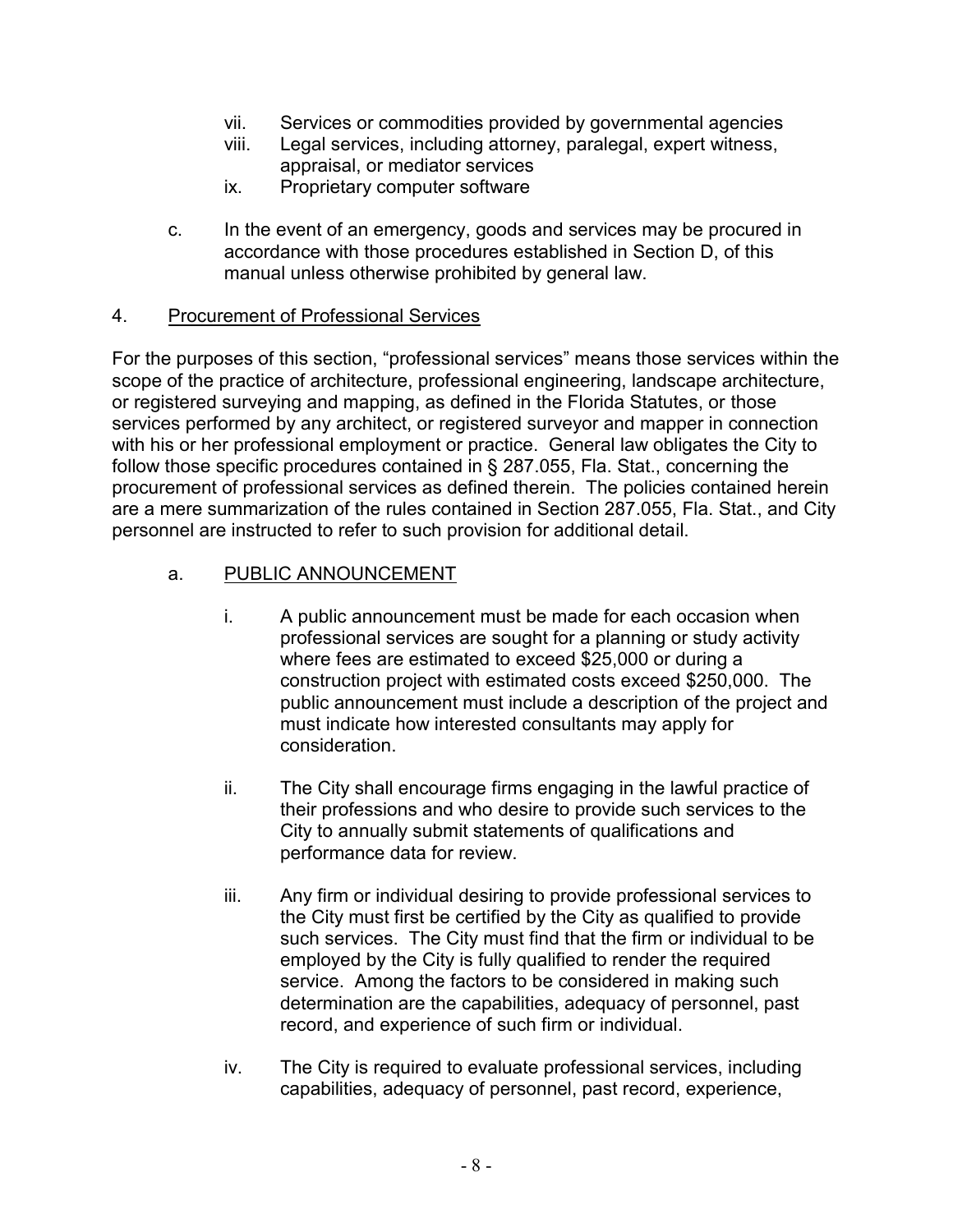whether the firm is a certified minority business enterprise as defined by the Florida Small and Minority Business Assistance Act, and other factors determined by the City to be applicable to its particular requirements. When securing professional services, the City must endeavor to meet the minority business procurement goals stated in sec. 287.09451, Fla. Stat.

v. The public is not to be excluded from the proceedings carried out under this section. Thus, all discussions and negotiations with respondents proposing professional services shall be conducted at duly noticed public meetings.

#### b. COMPETITIVE SELECTION

- i. For each proposed project, the project manager shall evaluate current statements of qualifications and performance data on file with the agency, together with those that may be submitted by other firms regarding the proposed project, and shall conduct discussions with, and may require public presentations by, no fewer than three (3) firms regarding their qualifications, approach to the project, and ability to furnish the required services.
- ii. The project manager shall select, in order of preference, no fewer than three (3) firms deemed to be the most highly qualified to perform the required services. In determining whether a firm is qualified, the project manager shall consider the following factors:
	- 1. The ability of the firm's professional personnel;
	- 2. Whether the firm is a certified minority business enterprise;
	- 3. Past performance;
	- 4. The firm's willingness to meet time and budget requirements;
	- 5. The location of the firm;
	- 6. The recent, current, and projected workloads of the firms;
	- 7. The volume of work previously awarded to each firm by the agency, with the object of effecting an equitable distribution of contracts among qualified firms, provided such distribution does not violate the principle of selecting only the most highly qualified firms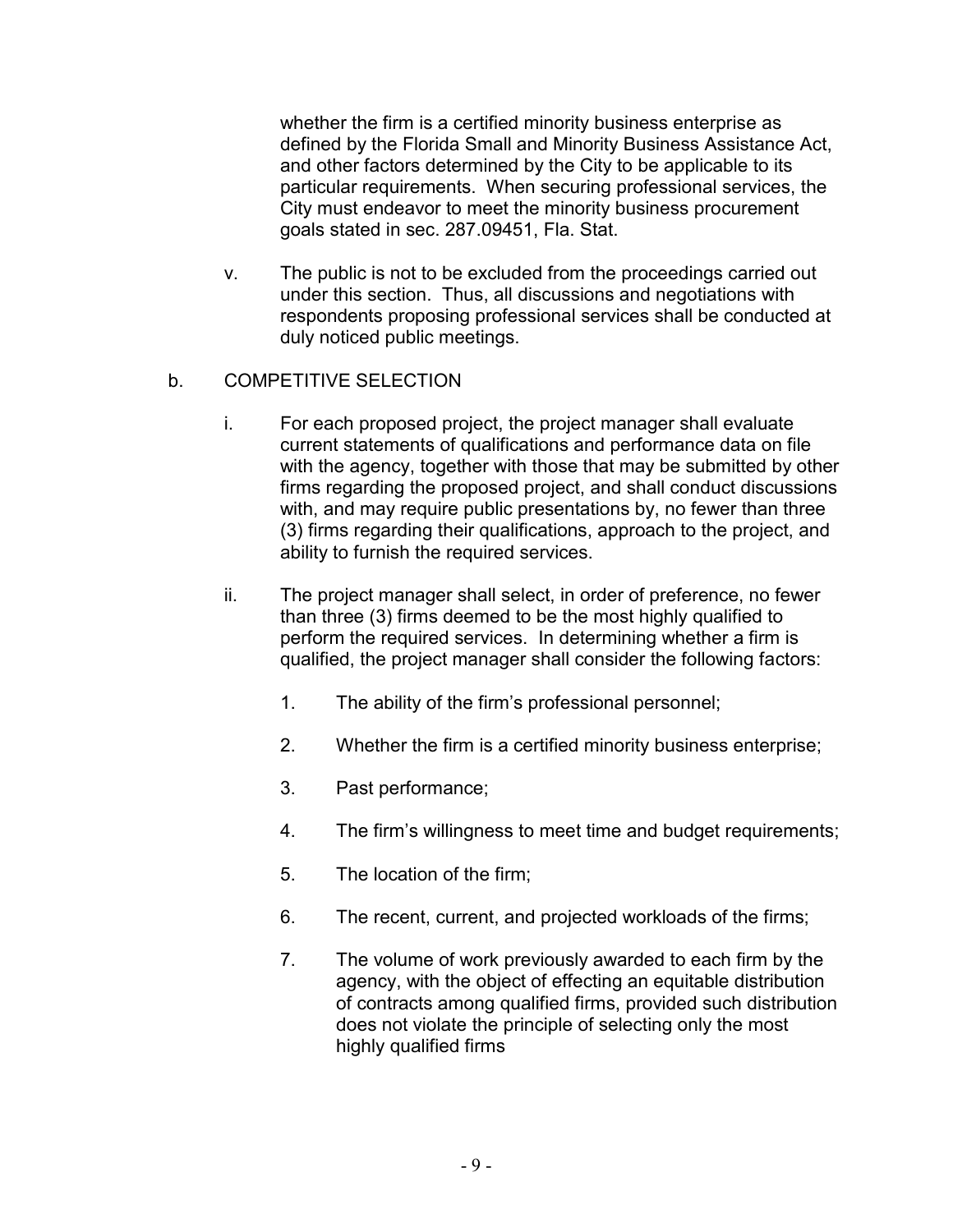At this stage of the selection process, the City cannot request, accept or consider proposals for the compensation to be paid pursuant to the contract. Such activity is reserved for the Competitive Negotiation Process.

#### c. COMPETITIVE NEGOTIATION

- i. Having completed the Competitive Selection process, the procurement officer shall negotiate a contract with the most qualified firm for professional services at compensation which the procurement officer determines is fair, competitive, and reasonable. In making such a determination, the procurement officer shall conduct a detailed analysis of the cost of the professional services required in addition to considering the scope and complexity of the services required.
- ii. Should the procurement officer be unable to negotiate a satisfactory contract with the firm considered to be the most qualified at a price the procurement manager determines to be fair, competitive, and reasonable, negotiations with the firm must be formally terminated. The City shall then undertake negotiations with the second most qualified firm. Failing accord with the second most qualified firm, the City must terminate negotiations with such firm and subsequently undertake negotiations with the third most qualified firm. If the City is unable to negotiate a satisfactory contract with any of the selected firms, the City shall select additional firms in the order of their competence and qualification and continue negotiations until an agreement is reached.
- iii. For any lump-sum or cost-plus-a-fixed-fee professional service contract exceeding \$150,000.00,<sup>3</sup> the City shall require the firm receiving award of the contract to execute a truth-in-negotiation certificate stating that wage rates and other factual unit costs supporting the compensation are accurate, complete, and current at the time of contracting. Any professional service contract under which such a certificate is required must contain a provision that the original contract price and any additions thereto will be adjusted to exclude any significant sums by which the agency determines the contract price was increased due to inaccurate, incomplete, or noncurrent wage rates and other factual unit costs. All such contract adjustments must be made within 1 year following the end of the contract.

 $3$  Check § 287.017, Fla. Stat., to ensure that this amount is still equivalent to the Category Four amount established under such statute.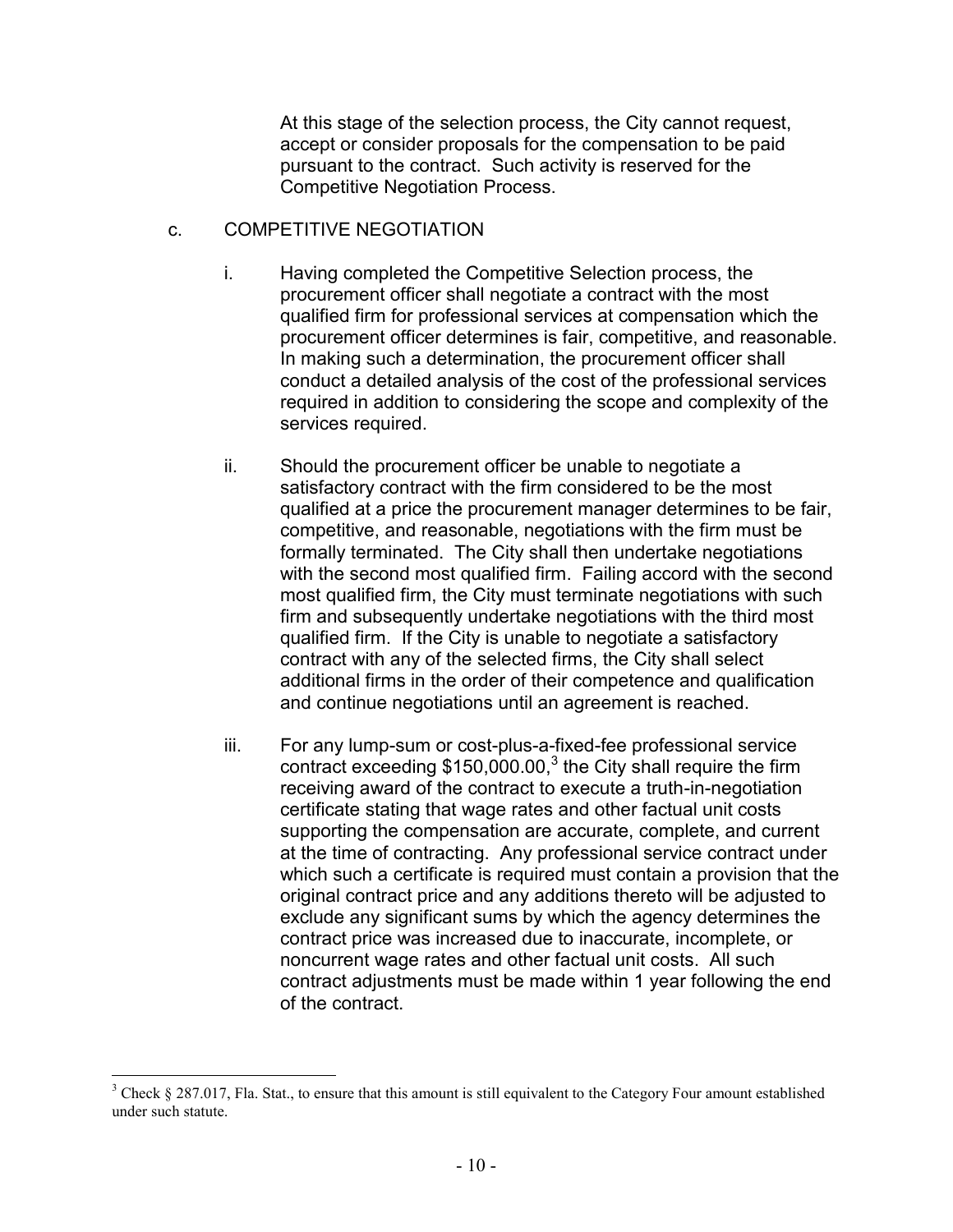- d. Each contract for professional services shall contain a prohibition against contingent fees pursuant to Section 287.055(6) of the Florida Statutes. Such statute states that any City official who offers to solicit or secure, or solicits or secures, a contract for professional services and to be paid (or is paid), any fee, commission, percentage, gift, or other consideration contingent upon the award or making of such a contract for professional services between the City and any individual person, company, firm, partnership, or corporation shall, upon conviction by a court of competent authority, be found guilty of a first degree misdemeanor
- e. Nothing stated in the paragraphs above shall be interpreted to forbid or prevent a continuing contract between a firm and the City. Continuing contracts for professional services provide a timely and efficient means to acquire services to support the operations of the City.
- f. In the event of a public emergency, defined as an event or occurrence of a temporary and non-recurring nature posing immediate and substantial danger to the public health, safety, or welfare of the City and its citizens, the City Manager may, pursuant to § 287.055(9)(c)6., Fla. Stat., and upon written certification of such emergency, authorize immediate negotiations with the best qualified firm immediately available to the City.

#### 5. Construction Contracts

For purposes of this section, contracts for construction shall include construction of a public building, a public work, or for repairs upon existing public buildings or public works.

- a. Contracts for construction shall be competitively awarded to an appropriately licensed contractor. Bid and proposal guidelines are set forth in subsection c.
- b. To assure the greatest degree of competition, the solicitation for competitive bids or proposals must be publicly advertised at least once in a newspaper of general circulation in the county where the project is located subject to these parameters:
	- (1) When project costs are estimated to exceed \$200,000, the solicitation for such must be advertised at least twenty-one (21) days prior to the established bid opening and at least five (5) days prior to any scheduled pre-bid conference. See § 255.0525, Fla. Stat. (2008).
	- (2) If the project costs are estimated to exceed \$500,000, the solicitation for such must be advertised at least thirty (30) days prior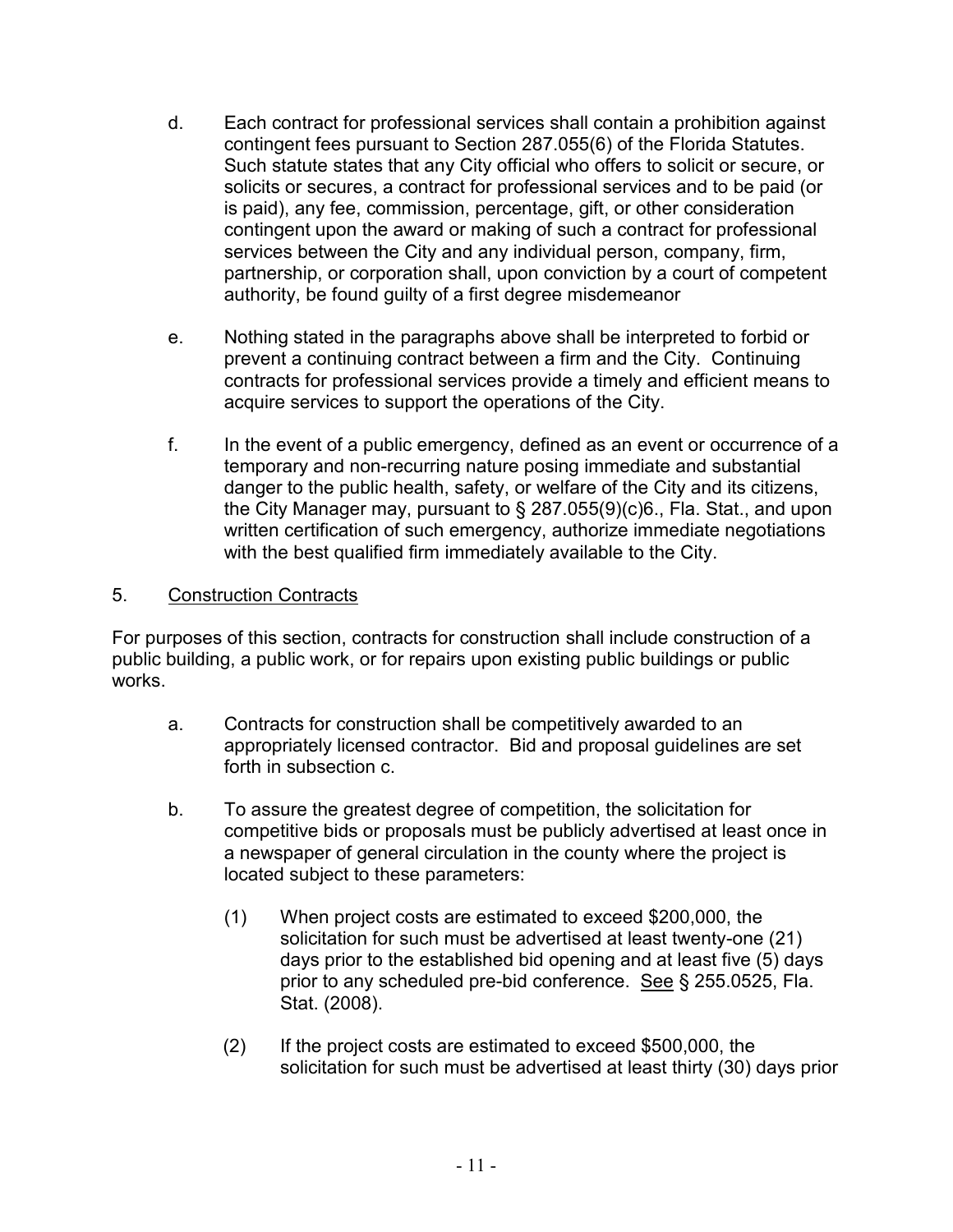to the opening and at least five (5) days prior to any scheduled prebid conference. See § 255.0525, Fla. Stat. (2008)

(3) Pursuant to § 255.0525, Fla. Stat., a construction project may not be divided into more than one project for the purpose of evading the advertising requirements.

The solicitation shall include:

- (1) A description of the project;
- (2) Explanation of how long bids/proposals will be accepted;
- (3) Explanation of how interested parties may obtain a bid/proposal package and any applicable costs or fees to obtain the package;
- (4) Pricing method bids will be based on;
- (5) The time and date of the mandatory pre-bid meeting where applicable;
- (6) The time and date of the bid opening [open to the public]; and
- (7) Detailed criteria upon which the City will rely in awarding such bid.
- c. Bid packages shall be provided to potential bidders at a fair and reasonable price and shall include a complete set of plans/drawings and a book of specifications. Proposal packages shall include information concerning the project goal and any parameters that need to be met.
- d. Any contractor pre-qualified and considered eligible by the Department of Transportation to bid to perform the type of work described under the contract shall be presumed to be qualified to perform the work described.
- e. Any contractor behind by ten (10) percent on completing an approved progress schedule for the City shall be ineligible to bid.

#### f. **Construction of Public Utilities pursuant to Chapter 180, Florida Statutes:**

- (1) In addition to those ordinary procedures required for construction contracts, the City, if engaged in contracting for the construction or extension of any of the utilities described in Chapter 180, Fla. Stat., must adhere to the following additional requirements:
	- i. Any such construction contracts must be in writing;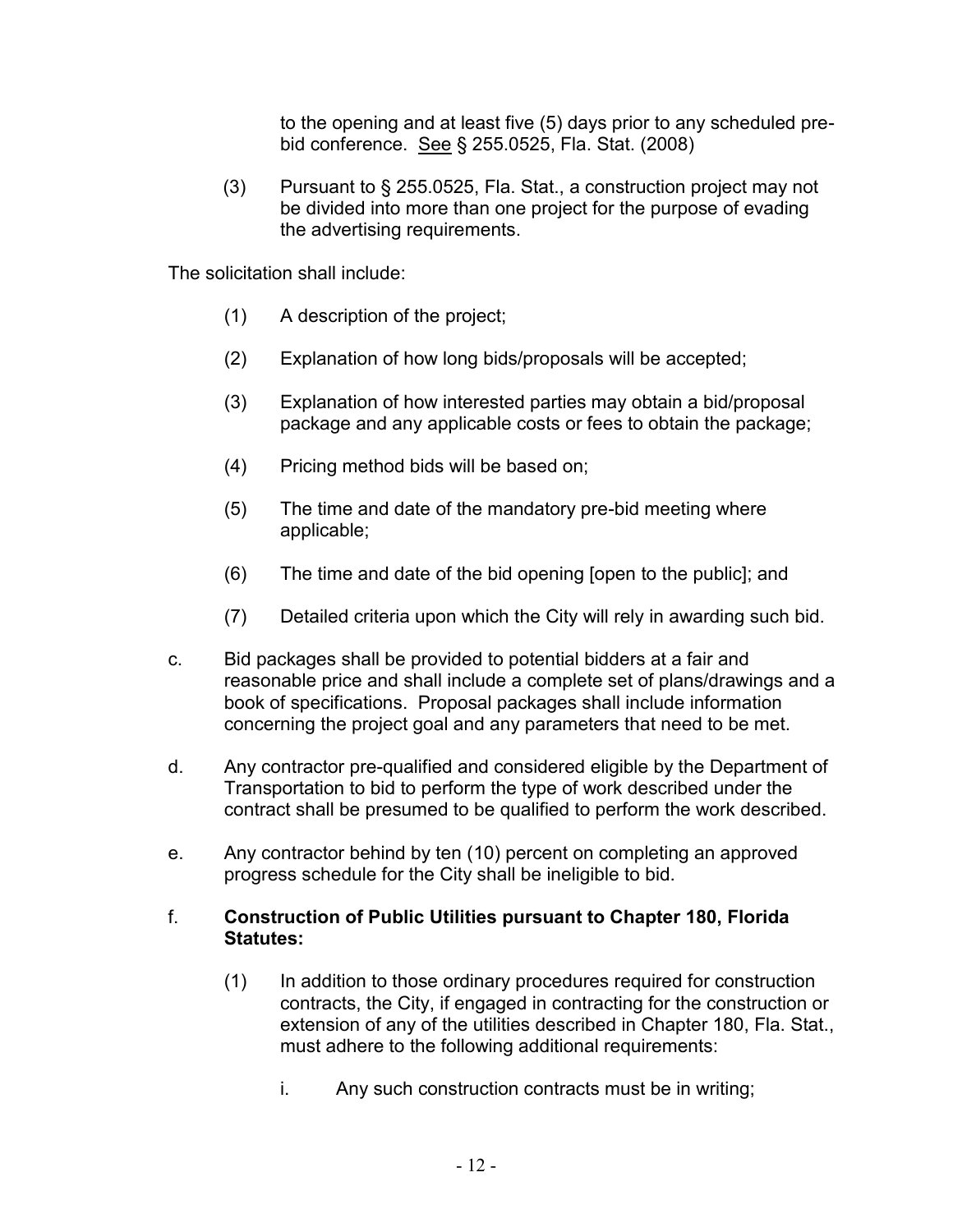- ii. The Contractor selected MUST provide bond, which bond shall be executed by a surety company authorized to do business in the State of Florida;
- iii. If the Contract is in excess of \$25,000.00, such shall be advertised by the publication of a notice in a newspaper of general circulation located in Orange County, Florida, at least once each week for 2 consecutive weeks OR by posting 3 notices in 3 conspicuous places within the City, one of which shall be on the door of City Hall. At least 10 days must elapse between the date of the first publication or posting of such notice and the date of receiving bids and the execution of such contract documents. For municipal construction projects identified in [§ 255.0525,](https://www.lexis.com/research/buttonTFLink?_m=129d548b61da49d7d3365634425fe498&_xfercite=%3ccite%20cc%3d%22USA%22%3e%3c%21%5bCDATA%5bFla.%20Stat.%20%a7%20180.24%5d%5d%3e%3c%2fcite%3e&_butType=4&_butStat=0&_butNum=2&_butInline=1&_butinfo=FLCODE%20255.0525&_fmtstr=FULL&docnum=1&_startdoc=1&wchp=dGLzVzz-zSkAl&_md5=c0efbd3751dfa8d8d0f13d1abeb07d48) the notice provision of such section supersedes and replaces the notice provisions described herein.
- iv. All contracts for the purchase, lease, or renting of materials or equipment to be used in the accomplishment of any or all of the purposes of Chapter 180, Fla. Stat., by the City, shall be in writing; provided, however, that where said contract for the purchase, lease, or renting of such materials or equipment is in excess of \$ 10,000, notice or advertisement for bids on the same shall be published in accordance with the provisions of § 180.24(1), Fla. Stat. (i.e. subsection iii above).
- g. In the event of an emergency see Emergency Purchases section (Section "D") on page 18.
- 6. Design-Build Contract

The City may use the design-build method for the construction of a public building, a public work, or for repairs upon existing public buildings or public works. Design-build procedures follow:

a. Design-Build Consultant: The City shall hire a design-build consultant to provide professional assistance throughout the execution of the designbuild project. Solicitation for statements of qualifications from design-build consultants shall be publicly advertised at least once in a newspaper of general circulation in the county where the project is located. Such request for qualifications shall include general information concerning the project site, project scope, and other information that may assist potential design-build consultants in submitting a request for qualifications package. The design-build consultant shall be chosen in accordance with those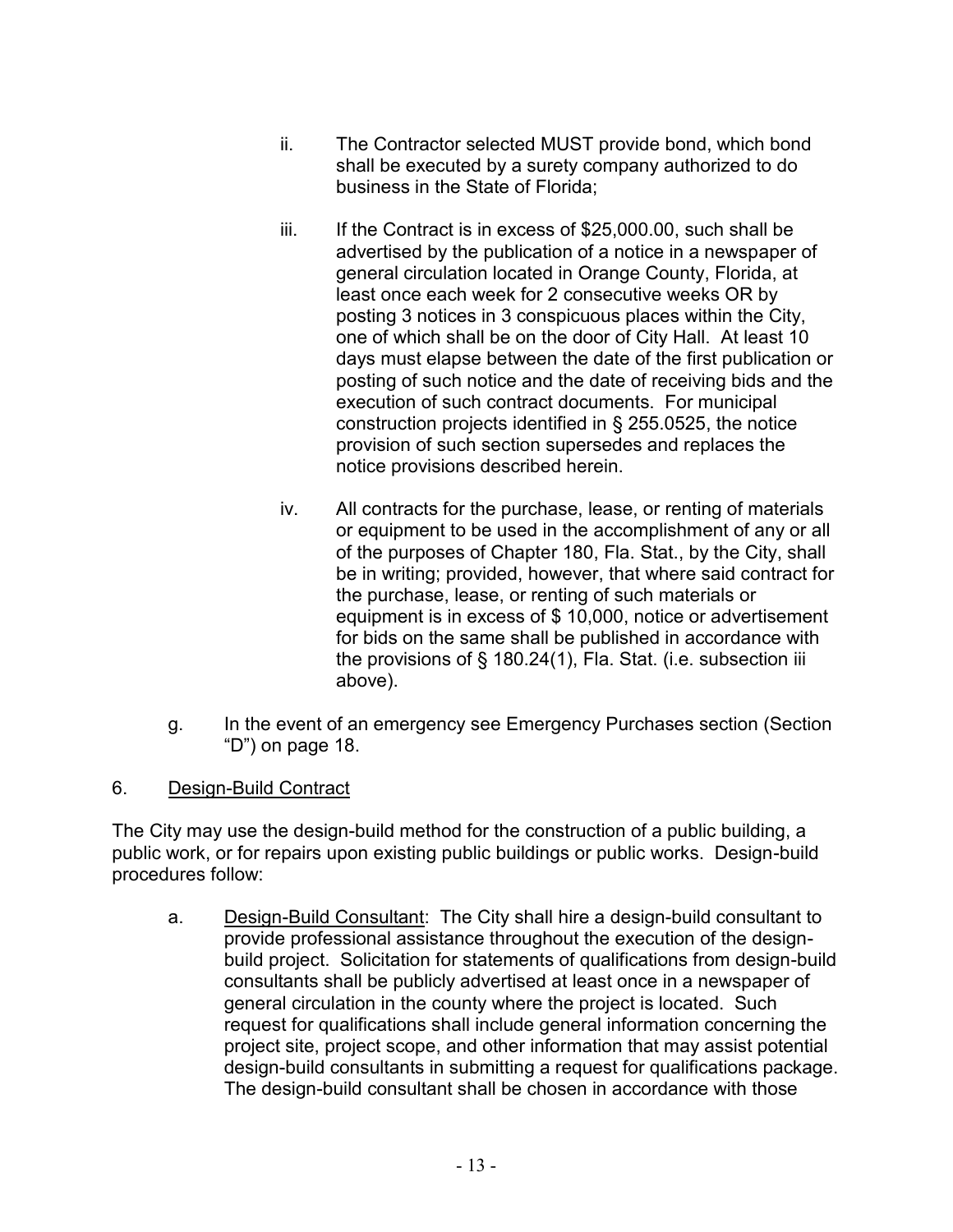procedures set forth in § 287.055(4)-(5), Fla. Stat., and based upon an applicant's demonstrated abilities and qualifications. The role of the design-build consultant shall include:

- (1) Preparation, production and sealing of a design criteria package to be used by the City;
- (2) Evaluation of each bidder's contract proposals;
- (3) Review and evaluation of the design and construction plans and specifications;
- (4) Making oneself available during construction work for consultation regarding compliance and conformance.

A design build consultant who has been selected to prepare a design criteria package shall not be eligible to render services under a design – build contract executed pursuant to the design criteria package prepared by such consultant.

- b. Request for Proposal: Upon selection of a design-build consultant and such consultant's completion of a design criteria package, the City shall solicit competitive proposals from design-build firms. Such solicitation will be publicly advertised at least once in a newspaper of general circulation in the county where the project is located. The Request for Proposal shall contain the design criteria package prepared by the design-build consultant, the scope of services to be provided, the evaluation criteria to be used in evaluating proposals, and explicit qualification instructions.
- c. The bid and proposal process for a design build contract shall be identical to the bid and proposal process utilized to procure professional services as described in Section 4 of this guide and in § 287.055(3)-(5), Fla. Stat., with the exception that the design-build consultant shall be responsible for the evaluation of each bidder's contract proposals.
- d. In the event of a public emergency, defined as an event or occurrence of a temporary and non-recurring nature posing immediate and substantial danger to the public health, safety, or welfare of the City and its citizens, the City Manager may, upon written certification of such emergency, bypass the bidding process described herein and authorize immediate negotiations with the best qualified firm immediately available to the City.

#### **Push-Button Contract** 7

For non-site specific and on-going contractual services, push-button contracts may be utilized. The need for services shall be publicly advertised at least once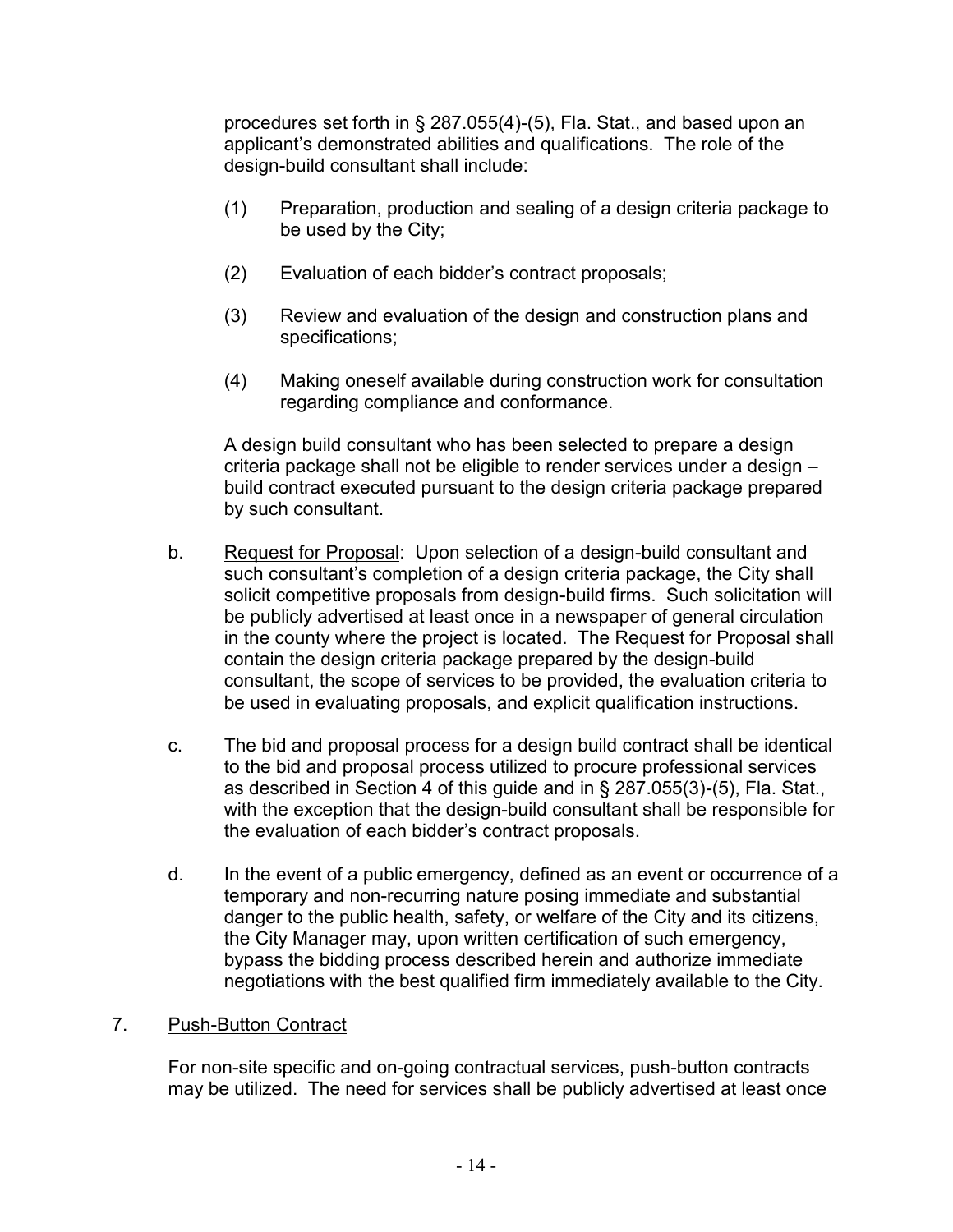in a newspaper of general circulation in the county where the services will be performed and competitively awarded to the lowest responsible and responsive bidder. Because push-button contracts are based on approximate quantities representing estimated requirements based on historical or specific project needs, the City does not guarantee any maximum or minimum quantity, any range of quantities, or the exact quantities shown for each bid item. The City's estimated quantities and the Contractor's bid price will be used to calculate a total bid amount. This total bid amount will then be used to determine a low bidder; however, actual payment under the awarded contract will be based on actual quantities completed.

Push-button contracts have a renewable option and may be renewed for a period that may not exceed 3 years or the term of the original Contract, whichever period is longer. The renewal will be subject to the same bid prices, associated quantities and other terms and conditions set forth in the original Contract and supplemental agreement(s) determined by the project manager to continue into the renewal period. Renewals will be made at the sole discretion and option of the City and must be agreed to, in writing, by both parties.

#### 8. General Bid and Proposal Procedures

Unless otherwise required by statute or applicable law or exempted by a provision contained in this manual, the following procedures are to be utilized for the procurement of products and services costing \$25,000.00 or more.

- a. Bid/Proposal Opening: Bid and proposal openings shall be open to the public and all interested bidders. Bids/proposals shall be received and opened at the location, date, and time stated in the bid/proposal advertisement. If the location, date or time of the bid/proposal opening changes, a written notification of the change must be provided to all persons registered to receive any addenda to the plans and specifications.
- b. Rejection of Bid/Proposal Submittals: In determining the lowest responsible and responsive bidder, in addition to price, the City shall have the discretionary power to render decisions on and may accept or reject bids or proposals on the basis of any one or more of the following:

(1) The ability, capacity, skill and sufficiency of resources of the bidder to perform the contract and provide the requested materials or service.

(2) The bidder's ability to perform the contract within the time specified.

(3) The character, honesty, integrity, reputation, judgment, experience and efficiency of the bidder.

(4) The quality of performance and conduct of the bidder on previous contracts with the City or any other reference or party that the bidder has performed work or services.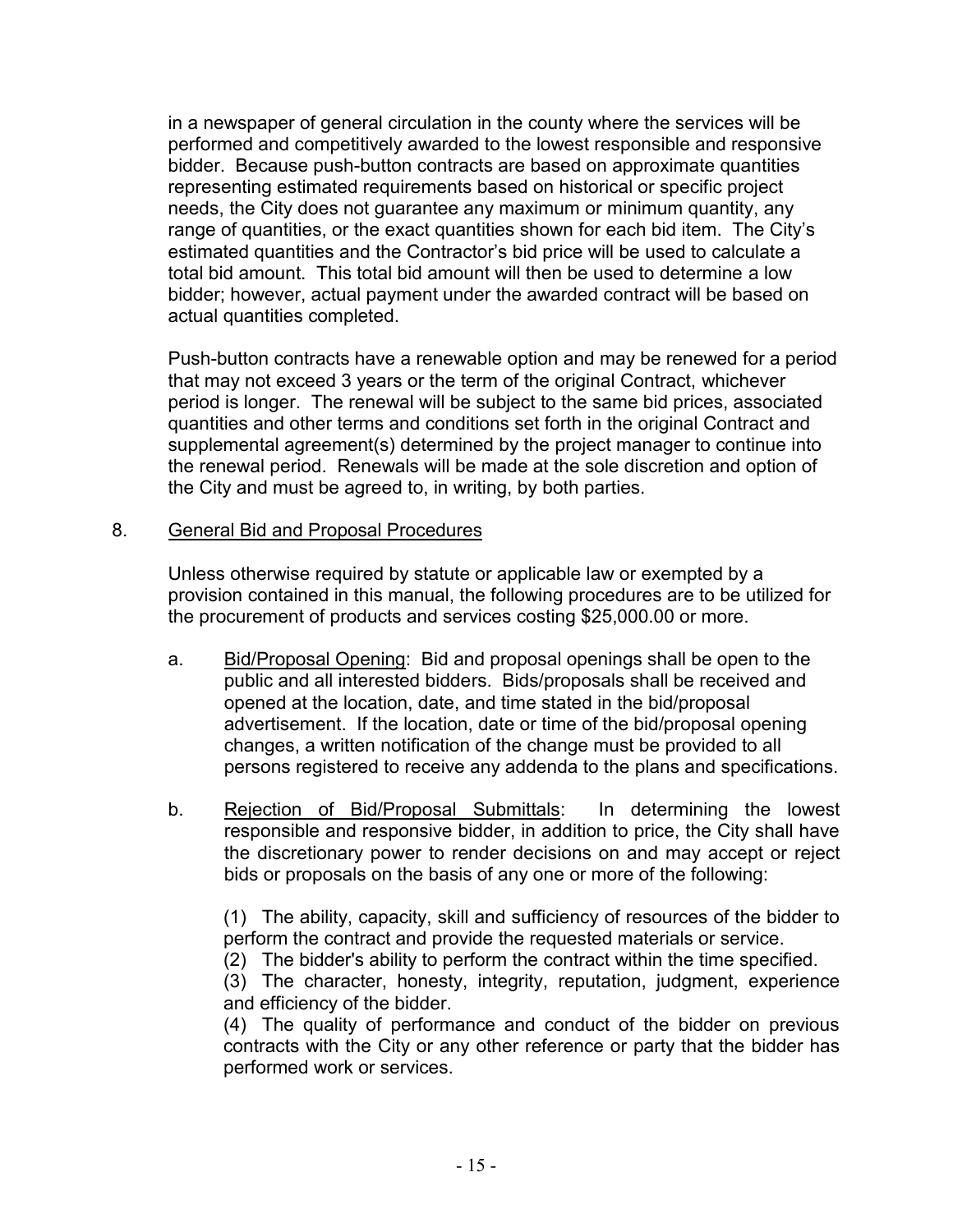(5) A bidder's propensity to request change orders based on bidder's conduct under previous contracts with the City.

(6) A bidder's previous failure to meet specified substantial completion dates or other milestone dates on previous contracts with the City.

(7) A bidder's current workload and projected workload during the performance of the contract.

(8) The previous and existing compliance by the bidder with federal, state and local laws, regulations and ordinances applicable, relating or similar to the contract or work to be performed; to include, but not limited to laws, regulations and ordinances of State of Florida, local governments, FDEP, FDOT, Water Management District, and OSHA.

(9) The quality, availability and adaptability of the supplies or professional or contractual services to the particular use required.

(10) The ability of the bidder to provide future maintenance and service on the matter procured and the financial impact upon the City to receive future maintenance and services.

(11) The bidder's pecuniary ability and financial stability.

(12) The ability to meet the City's stated requirements for bonding and insurance in order to fully protect the interests of the City.

(13) Whether the bidder is in arrears to the City on a debt, is a defaulter on any bond or to any surety, whether the bidder's taxes or assessments are delinquent, and/or whether bidder has failed to render payments to subcontractors, suppliers, employees or material men.

(14) Whether bidder is involved in a recent past (within past three years) or a current dispute with the City involving threatened or pending litigation regarding a previous contract with the City.

(15) The proximity of bidder's labor force, equipment and business operation in relation to the City.

(16) Proportional amount of the work or services bidder intends to perform with its own organization as compared with the portion it intends to subcontract and the qualifications of subcontractors whom the bidder proposes to use.

(17) Whether the bidder submitted a bid or proposal that conforms to the requirements stated in the request for bids or proposal issued by the City.

(18) Any other circumstances or factors deemed in the best interest of the City as determined by the City's discretion.

The above factors may be determined by bidder's past performance with the City, information obtained from other project owners, information submitted as part of the bid/proposal or in response to an inquiry by the City, and/or information otherwise known or discovered by the City. The City may conduct detailed examinations of bidders, including of bidders' personnel, place of business and facilities, compliance with federal, state, and local laws and all relevant licensing and permitting requirements, and other matters of responsibility germane to the procurement process. The failure of a bidder to supply information in connection with an inquiry in a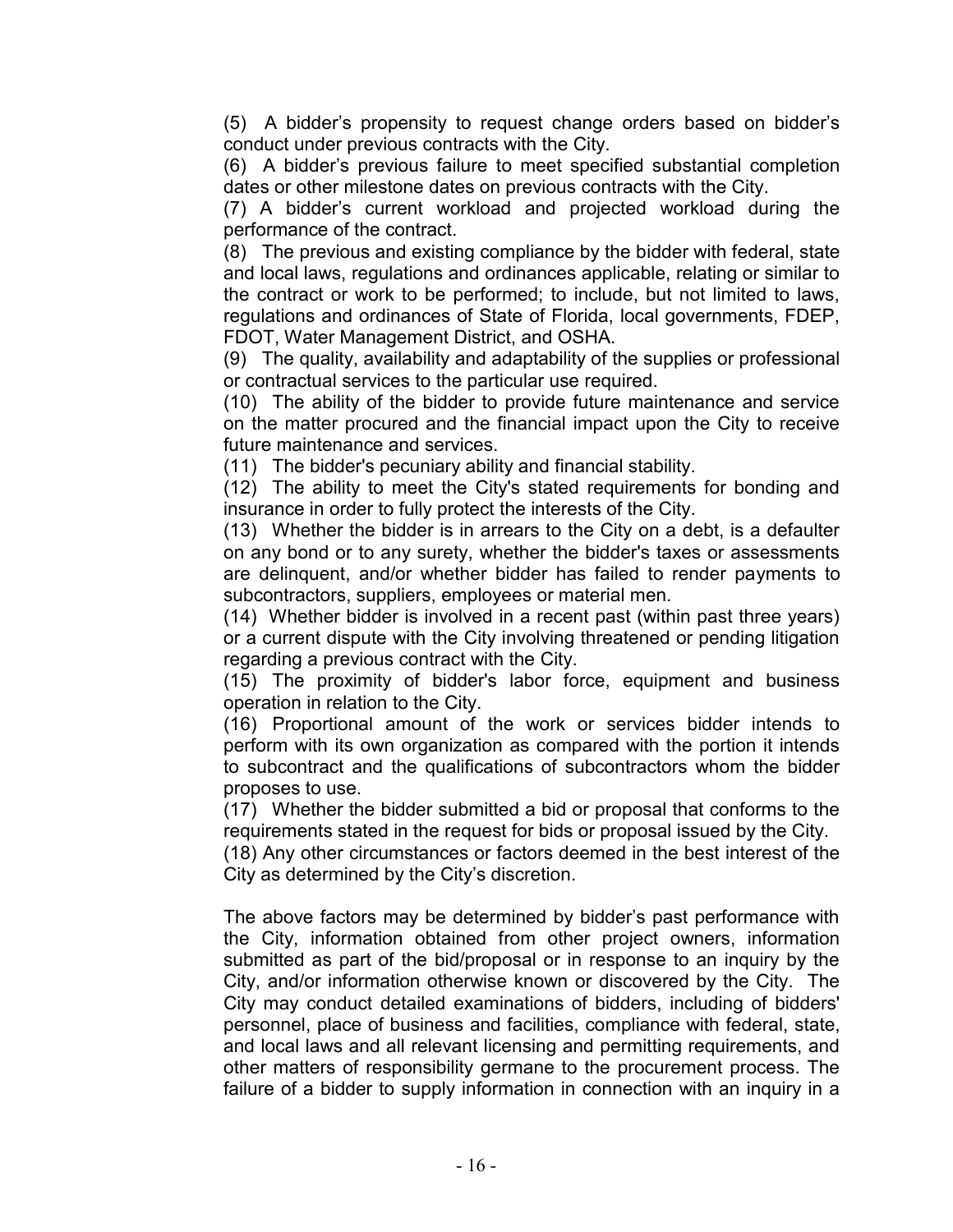timely manner, at the City's discretion, may be grounds for rejecting such bidder. Until the final award and execution of a contract, the City reserves the right to reject any and all bids and proposals and to waive technical errors and irregularities as may be deemed best for the interests of the City.

- c. Modification or Withdrawal: A vendor may correct a mistake, modify or withdraw their bid before bid-opening. However, once the bid-opening has taken place, no change to the bid shall be permitted so as to remain fair to other bidders. A mistake discovered after the award does not relieve the vendor from performance according to the agreed upon contract.
- d. Late Response: Bids received late shall be rejected as untimely and returned unopened to the vendor's listed address.
- e. One Response or No Response: If only one response is received, the procurement officer for a particular project has the following options:
	- (1) Determine whether the bid-opening date shall be extended; if so, the one bid response shall be returned to the vendor unopened.
	- (2) Poll other known or registered vendors as to their reasons for lack of response.
	- (3) Accept the bid if time is of essence and the bidder has made a reasonable and responsible bid or proposal.
	- (4) Reject the bid and re-solicit.
	- (5) Reject the bid, close the solicitation and utilize City resources for the project when feasible.
	- (6) Negotiate on best terms and conditions. If such course of action is chosen, the project manager must document the reasons as to why such action is in the best interest of the City in lieu of resoliciting competitive sealed bids, proposals, or replies.

If there are no responses, the following options are available to the procurement officer:

- (1) Extend the bid-opening date;
- (2) Contact known and registered vendors to determine their reasons, if any, for a lack of response;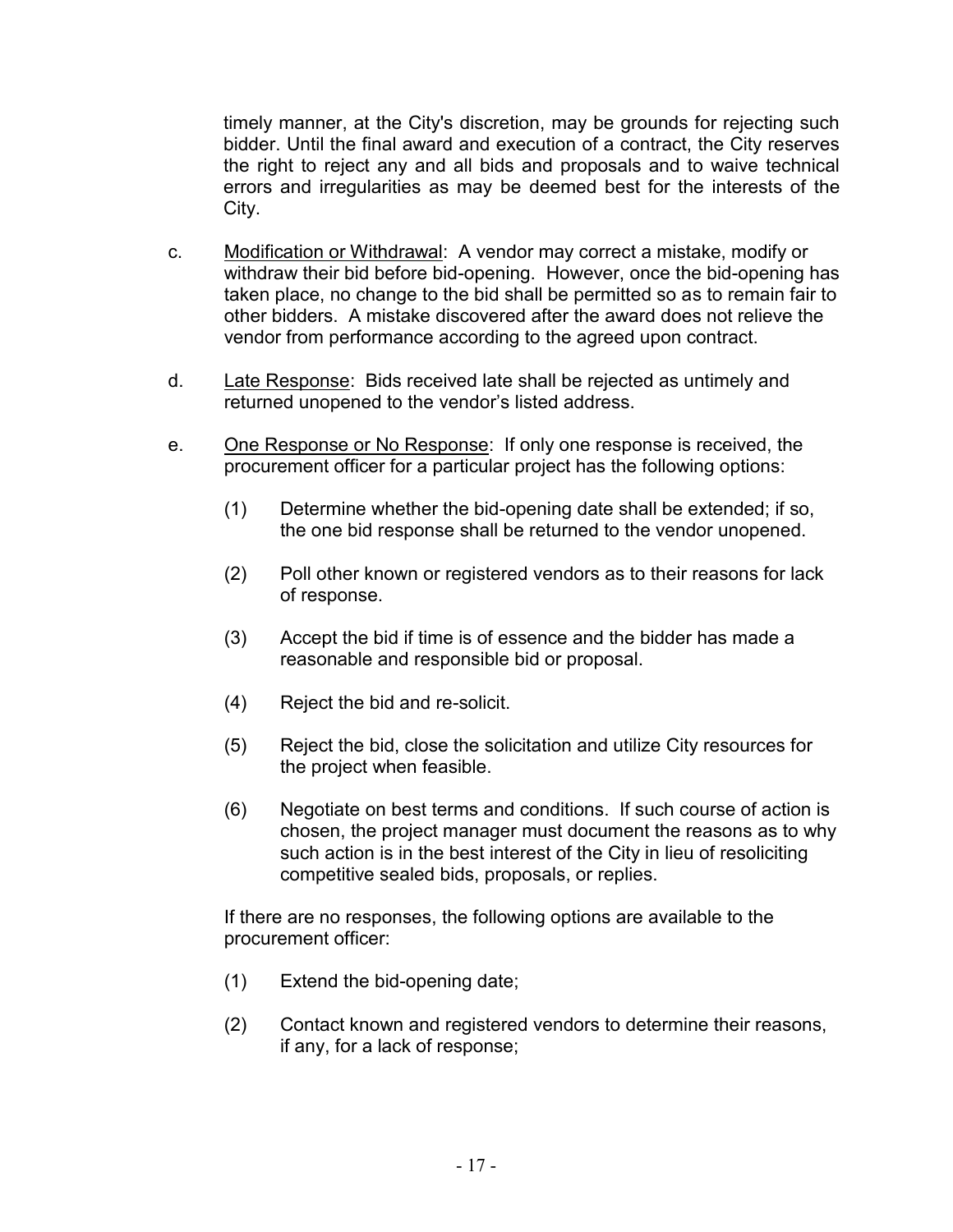- (3) If the bid is to be closed and rebid, a thorough review of the specifications and bid list must occur before re-soliciting.
- (4) Close the solicitation and utilize City resources when feasible.
- (5) Negotiate on best terms and conditions. If such course of action is chosen, the procurement officer must document the reasons as to why such action is in the best interest of the City in lieu of resoliciting competitive sealed bids, proposals, or replies.
- f. Evaluation and Selection: The procurement officer shall review the responses submitted and disqualify any responses that do not meet the mandatory minimum requirements. From the remaining responses and depending upon the type of request, selection shall be made on the basis of either the lowest responsive and responsible bidder, or the highest rated technical proposal within a set financial budget. The contract file shall contain documentation supporting the basis upon which an award was made. Such documentation shall include a short plain statement that explains the basis for vendor/servicer selection and that sets forth the vendor's/servicer's deliverables/services and price, pursuant to the contract, with an explanation of how these deliverables/services and price provide the best value to the City.
- g. Tie Bids: If two or more bids are received that are equal in price and there is no evidence of price-fixing or collusion between or among such bidders, first choice may be awarded in the following order:
	- (1) Quality of service(s) and/or product(s) offered;
	- (2) Drug-free workplace [Section 287.087, Florida Statutes];<sup>4</sup>
	- (3) Bidder's proximity to the City (see §§ 287.084 and §§ 287.092, Fla. Stat.);
	- (4) Bidder's ability to deliver services in a timely manner.
- h. Noncompetitive bids/offers: If, after reasonable inquiry, the Procurement Officer determines that the lowest responsible and responsive bids received are not competitive with known "off-the-shelf," listed, market, or manufacturer's suggested retail pricing, the City may opt to either cancel the bid process and rebid the project, goods, or services, or, if not otherwise prohibited by law, the City may cancel the bidding process, reject all bids, and acquire like services through conventional means at a price that is lower than the lowest responsive and responsible bid.
- i. Public Disclosure: Sealed bids and proposals are not immediately subject to Florida's Public Records Act. Chapter 119.071 of the Florida Statutes

<sup>&</sup>lt;sup>4</sup> A drug free workplace preference is warranted only when two or more bids, proposals, or replies are equal with respect to price, quality, and service.  $\overline{a}$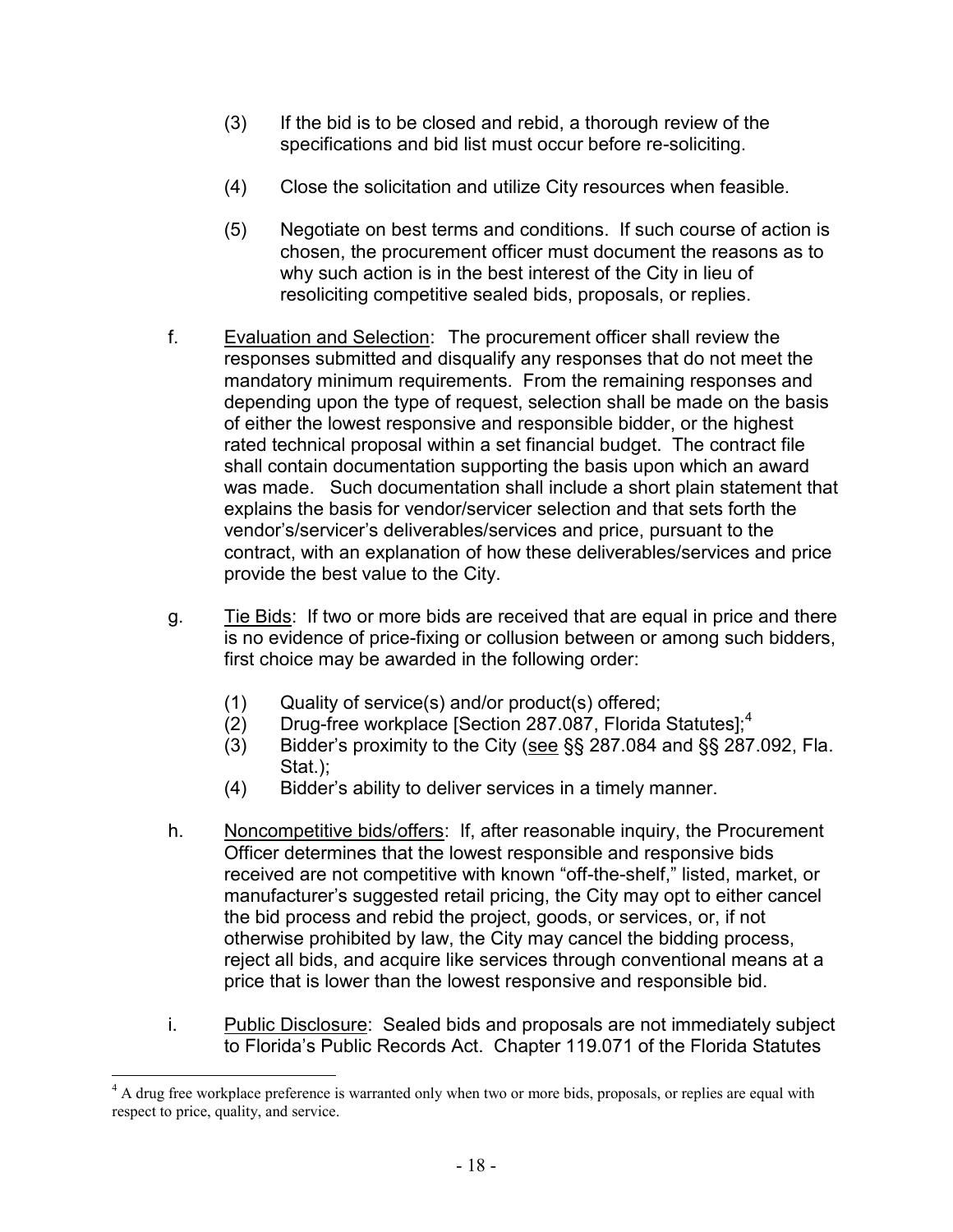exempts the City from allowing interested parties to examine sealed bids or proposals until such time as the City provides notice of a selection or intended selection or within ten (10) days after the bid or proposal opening, whichever is earlier.

j. Awards: The procurement officer must notify a successful bidder/proposer of an award in writing within three (3) days of reaching such decision. The contract file must contain a short simple statement that explains the basis for vendor selection that states the vendor's promised product/service and price, pursuant to the contract, with an explanation of how the promised product/service and price provide the best value to the City.

#### D. Emergency Purchases<sup>5</sup>

Emergency conditions may arise whereby purchases must be made immediately to protect the health, safety, or security of persons or property. Justifiably, these purchases may have to be made without adhering to the traditional purchasing procedures. Emergency conditions include hurricane or other severe storm conditions, similar catastrophes or disorders, equipment failures, public employee strikes, civil disorders or any other condition that may be declared an emergency by the City Commission.

To authorize procurement pursuant to an emergency, the City Manager, unless the City Commission has already declared a state of emergency, must determine in writing that an immediate danger to the public health, safety, or welfare or other substantial loss to the City warrants bypassing the ordinary bid proposal procedures contained herein and requires emergency action. Authority to make emergency purchases shall be granted as follows:

- 1. Under \$10,000. The department head may authorize emergency purchases in this category.
- 2. \$10,000 and Over. Emergency purchases over \$10,000 must be authorized and approved by the City Manager and/or the City **Commission**

#### E. Disposition of Consumable and Non-Consumable Goods

Goods purchased by the City are to be used exclusively to achieve the goals of the City. Consumable goods are intended to be entirely utilized by the City. Both consumable and non-consumable goods purchased by the City that have become obsolete must be disposed of in a manner that is most beneficial to the City. Procedures for the disposing of goods, not including fixed assets, follow:

<sup>&</sup>lt;sup>5</sup> Please see Article II, § 21 of the City of Winter Garden Charter for additional guidance concerning emergency purchases.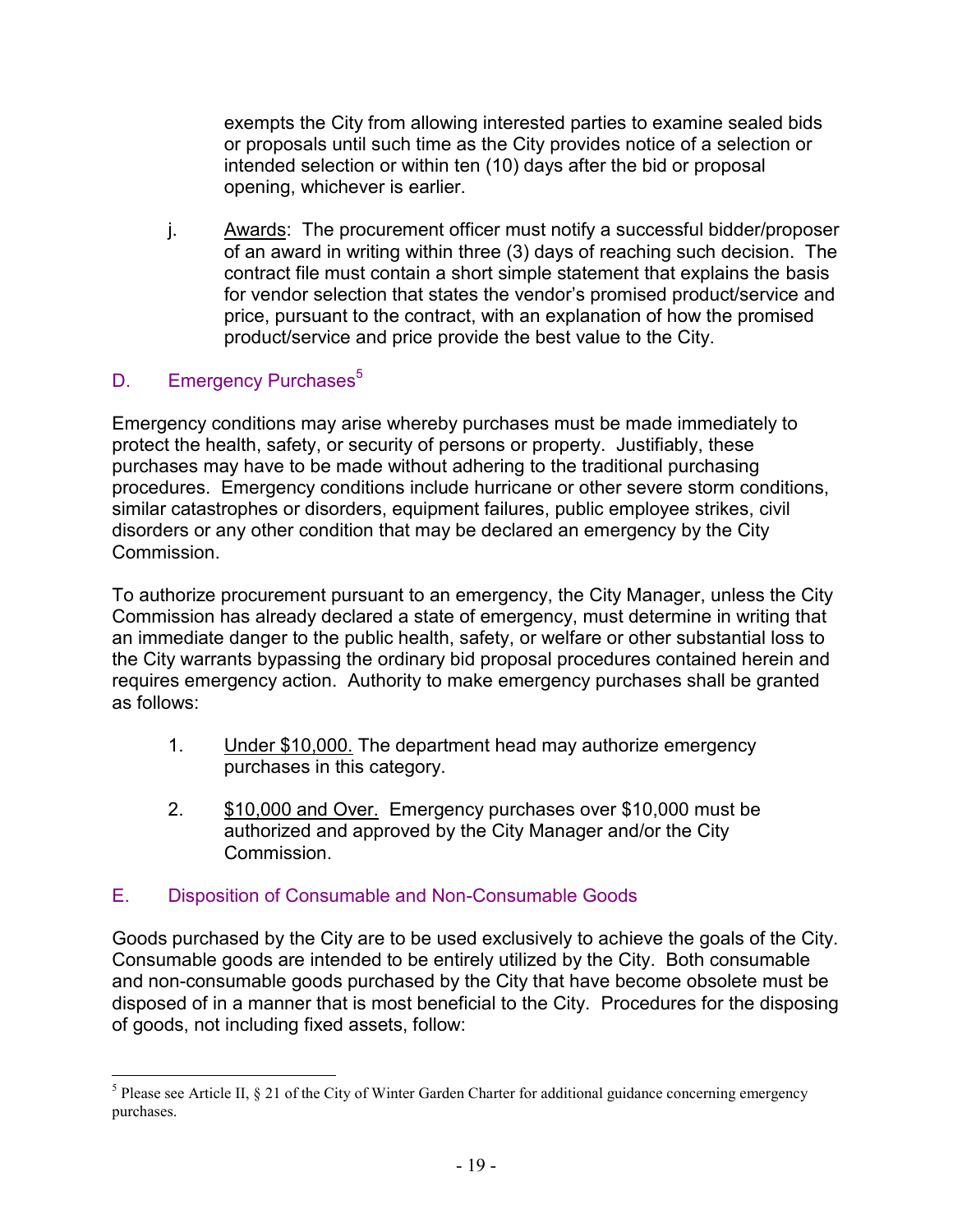- 1. When possible, such goods should be returned to their manufacturer for a refund or credit to be issued to the City.
- 2. If a refund or credit cannot be obtained, the goods shall be transferred to Public Works. Public Works shall make an attempt to sell the goods on behalf of the City through public auction or in another manner that approved by the City Manager or Commission.
- 3. If Public Works is unable to sell the goods on behalf of the City, the City shall offer such property to such other governmental units or private nonprofit agencies as approved by the City Manager or Commission.

[Note: this section excludes fixed assets. Procedures for disposition of fixed assets are located in the City's Accounting Manual].

#### F. Bid Protest Procedures

- 1. Written Protest. Any actual or prospective bidder/responder who is allegedly aggrieved in connection with the solicitation or pending award of a contract may file a protest with the City Manager. A protest shall be valid only if such is submitted in writing to the City Manager no later than 5:00 p.m., local time on the fifth business day after the City issues a notice of award recommendation and if such complies with the content requirements specified herein. **Failure to timely submit a written protest shall constitute a waiver and invalidation of any protest to the applicable solicitation, bid, or award.** The written protest shall contain the following:
	- i. Identify and provide the contact information for the protestor;
	- ii. The IFB number and title;
	- iii. Clearly state the factual basis upon which the protest is based;
	- iv. State all statutes, laws, ordinances, or other legal authorities supporting such protest; and
	- v. Identify the relief to which the protestor is entitled.
- 2. Bid Protest Fee: A person or entity filing a protest must render along with their written protest payment of a bid protest fee in the form of a certified check, cashier's check, attorney's trust account check or money order made payable to the City of Winter Garden in the amount of (i) \$500.00 where the notice of award recommendation relates to a bid of less than \$100,000; (ii) \$1,000.00 where the notice of award recommendation relates to a bid of \$100,000 to \$500,000; or (iii) \$2,500.00 where the notice of award recommendation relates to a bid exceeding \$500,000. Failure to render timely payment of the bid protest fee shall result in the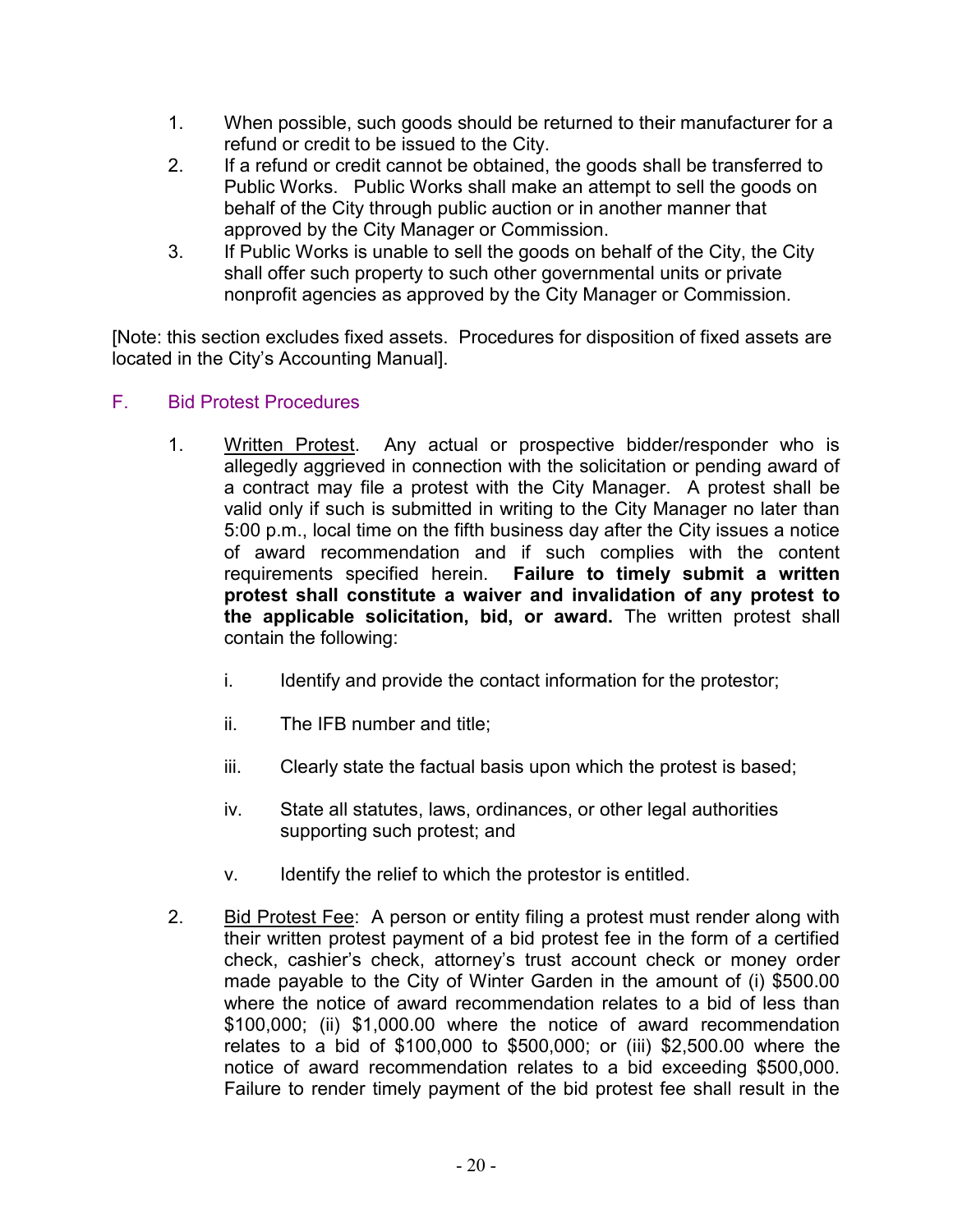bid protest being rejected and of no force and effect. In the event the protesting party ultimately prevails in the protest proceeding before the City, the bid protest fee will be returned to such party.

- 3. Notice to Other Bidders: A protestor must mail or hand deliver copies of all notices of protests and formal written protests to all other bidders/responders within three (3) business days of filing the written protest with the City and shall provide the City with evidence of such mailing or delivery, which may be in the form of a certified mail receipt or affidavit of delivery.
- 4. Stay of Award. Upon timely receipt of a protest, and in the absence of emergency circumstances, the City Manager shall ensure that the award is suspended until such protest is resolved. If the City Manager, after consultation with the head of the requisitioning department, determines that a bid or contract must be awarded without delay in order to protect the public health, welfare or safety, to comply with an existing regulatory, permitting or contractual obligation, or to prevent the loss of a funding source, a bid protest shall not delay or otherwise impede the award of such bid or contract.
- 5. City Manager Review. After receipt of a timely written protest, the City Manager shall consider and attempt to resolve the protest. For the purposes of investigating, reviewing, and resolving a protest, the City Manager may appoint a designee of his/her choosing to represent and act on behalf of the City Manager at all stages of the bid protest review and proceedings. Such designee should have adequate experience and background in public procurement matters and be familiar with the City's procurement procedures. Prior to rendering a decision, the City Manager shall schedule and conduct a meeting in order to hear the arguments from the protestor and other interested bidder/responders. The time, date and location of the protest meeting will be noticed by the City to the protestor and other bidders/responders.
- 6. Protest Meeting. At the protest meeting, the protester and any other interested bidders/responders who may be affected by the City's procurement decision or award recommendation, or their designated legal counsel, will be allowed to make a brief oral presentation of evidence and argument. However, neither direct nor cross examination of witnesses will be permitted, although the City Manager or his/her designee may make whatever inquiries deemed pertinent to a determination of the protest. Submission of written or physical materials, objects, statements, affidavits and arguments relevant to the protested matters may be submitted prior to or at the protest meeting. The City Manager or his designee may solicit and receive input from City employees, consultants and other persons not a party to the protest proceeding. The statutory and judicial rules of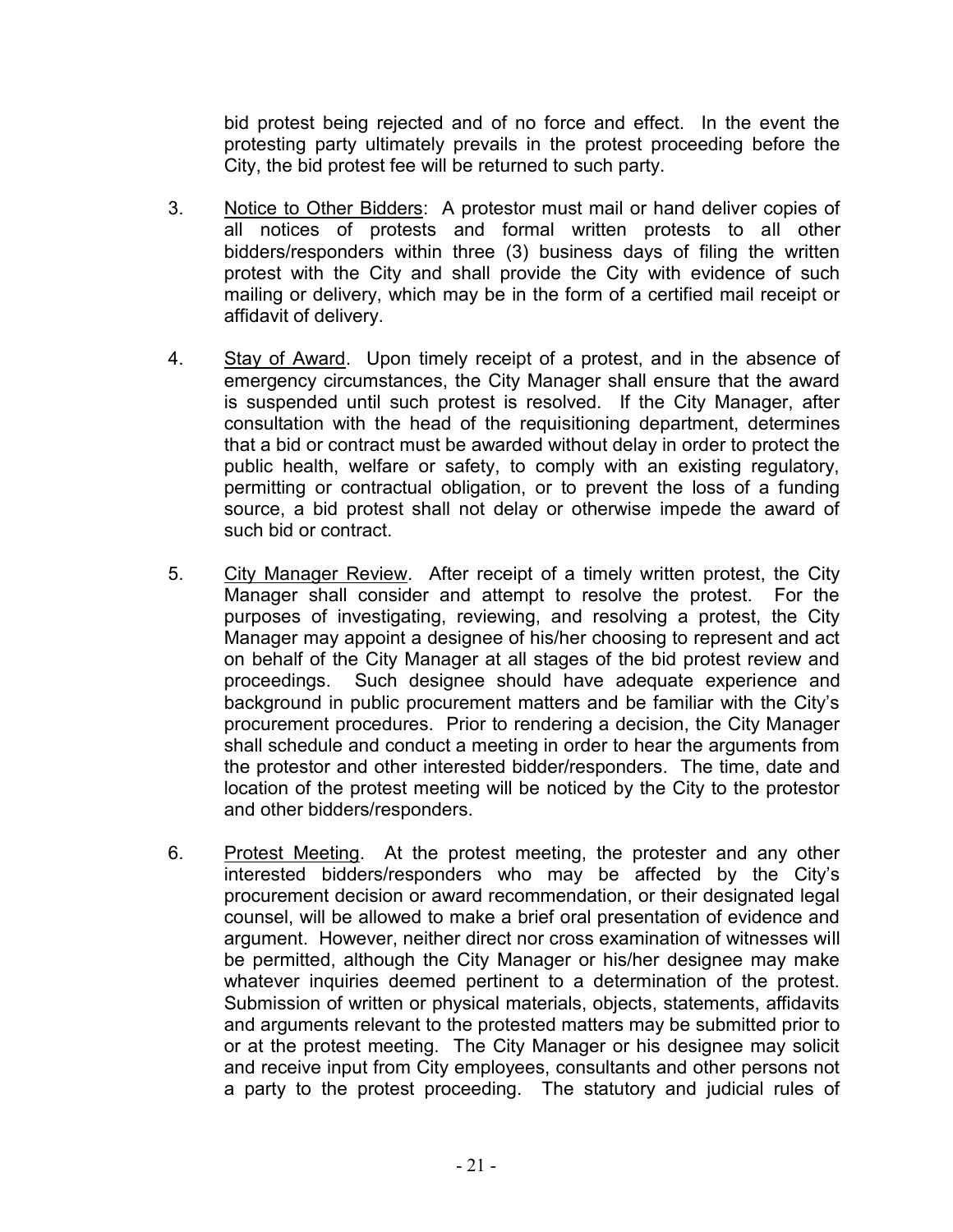evidence shall not apply to the proceedings. Any party may arrange for the proceedings to be stenographically recorded and shall bear the expense of such recording.

- 7. City Manager's Decision. In making his/her decision on the protest, the City Manager or his/her designee shall have the authority to uphold the award recommendation, cancel the pending procurement process, re-bid the contract, revise the award recommendation, and take other such actions that are within city's procurement authority. After conducting the protest meeting, the decision of the City Manager or his designee may be orally announced at such meeting. However, after the protest meeting the City Manager's office shall promptly issue a written decision stating the reason for the action taken with a copy furnished to the protesting party and all other interested bidder/responders. The decision of the City Manager's office shall be final and conclusive as to any contract award not requiring City Commission approval. For contracts requiring City Commission approval, the decision of the City Manager's office may be appealed to the City Commission, if such appeal is timely filed.
- 8. Appeal to City Commission: Bidders/responders who are adversely affected by the Office of the City Manager's decision with respect to a contract award requiring City Commission approval, may appeal the City Manager's decision by filing a written appeal with the City Clerk, no later than 5:00 p.m. on the third (3rd) business day following the date of the written decision issued by the City Manager or his/her designee. The written appeal shall substantially conform to the written protest notice content requirements of Section F. 1. and shall be sent by the appealing party to all other bidders/responders within three (3) business days of filing the written appeal with the City in the same manners as provided in Section F. 3. **Failure to timely file a written appeal shall constitute a waiver and invalidation of any protest to the applicable solicitation, bid, or award.**
- 9. Appeal hearing. If an appeal is timely received, the appeal shall be heard by the City Commission at a public meeting. The time, date and location of the City Commission meeting shall be noticed by the City in the same manner as its notices regular City Commission meetings. The City Commission's review of the City Manager's decisions shall be a *de novo* review. The procedure for the City Commission's review will be similar to the process specified for the protest meeting in Section F. 5. After conclusion of the presentations, the City Commission shall conduct public deliberations, and, upon completion thereof, hold a vote as to the resolution of the appeal. The outcome of such vote and reasons provided therefore shall constitute the City's final determination of the matter.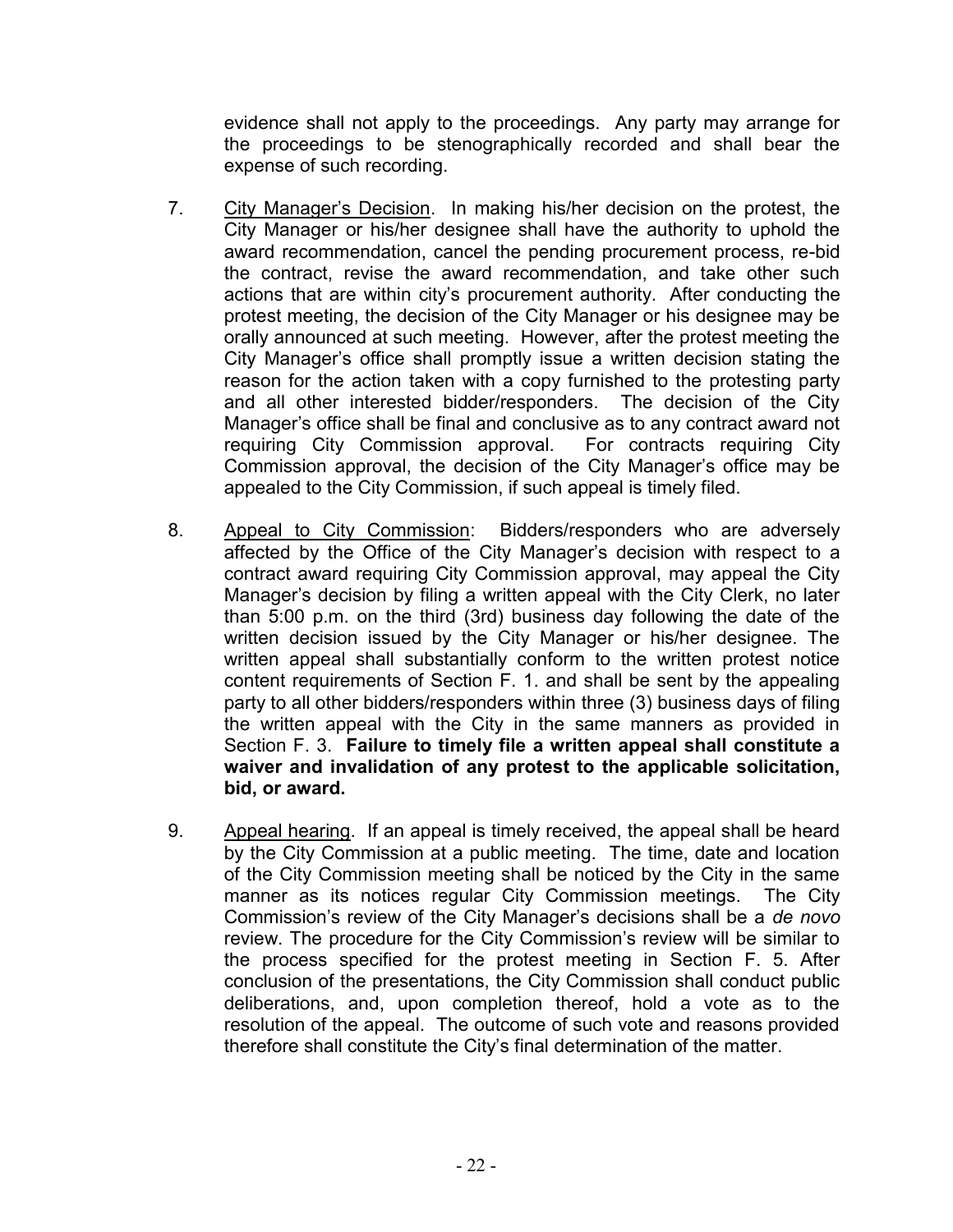10. Exclusive method of protest, objection, and appeal. There is a compelling City interest in procuring goods and services in a timely manner so as to provide City residents and visitors with efficient, cost-effective, and operationally effective City infrastructure, facilities, and services in a timely manner. Consequently, procurement disputes must be resolved with minimal delays. Therefore, the procedure set forth herein is the sole means by which a bidder/responder aggrieved by a decision of the City may seek recourse. Refusal or failure by any aggrieved bidder/responder to pursue its right of protest under these procedures shall constitute a waiver of its right to pursue any further remedies or appeals, either administratively or judicially. Any judicial proceedings that may or could be filed against the City by an aggrieved or adversely affected party shall be filed within thirty (30) days after the City's final decision on a procurement matter. Failure to timely file a judicial action in **Failure to timely file a judicial action in accordance with these procedures shall constitute a waiver and invalidation of any protest to the applicable solicitation, bid, or award.**